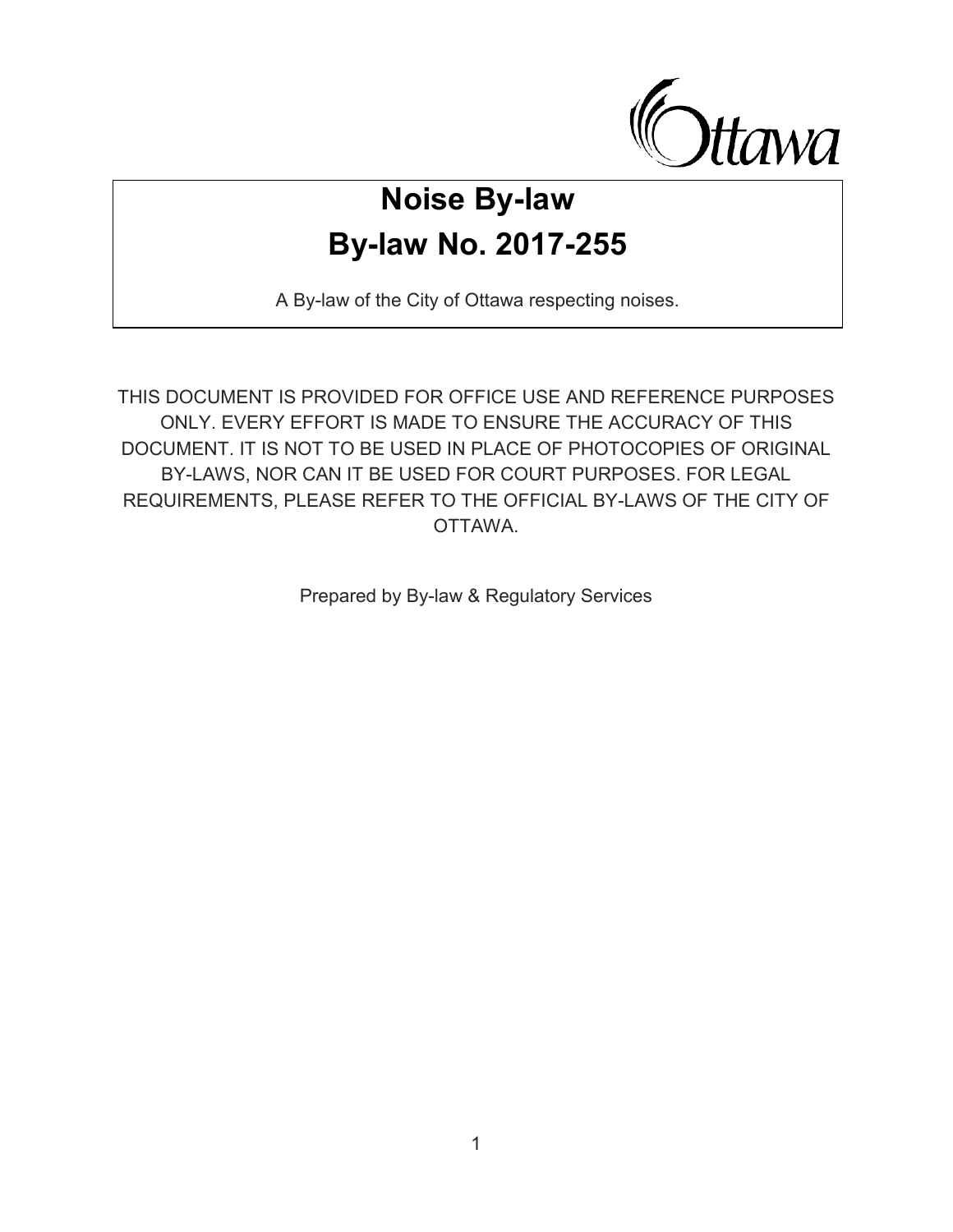A by-law of the City of Ottawa respecting noises.

WHEREAS it is in the public interest to reduce the noise level in the City of Ottawa, so as to preserve, protect and promote public health, safety, welfare and peace and quiet of the inhabitants of the City;

THEREFORE, the Council of the City of Ottawa enacts as follows:

#### DEFINITIONS

1. In this by-law;

"agricultural operation" means an agricultural, aquacultural, horticultural or silvicultural operation that is carried on in the expectation of gain or monetary reward;

"agricultural processing" includes sawing, cleaning, treating, grading and packaging to the extent that these activities relate to products primarily from and are conducted as a part of an agricultural operation;

"bass noise" means any low frequency sound which may be audible or otherwise felt as vibration;

"By-law Officer" means a person appointed by the Council of the City of Ottawa as a Municipal Law Enforcement Officer to enforce the provisions of this by-law;

"car alarm" means any audible device installed in any form of vehicle for the purposes of deterring theft of, or from, the vehicle;

"Chief of Police" means the Chief of Police of the Ottawa Police Service or authorized representative;

"City" means the municipal corporation of the City of Ottawa or the geographic area of the City of Ottawa as the context requires;

"City Construction Project" means a significant construction project undertaken by the City or on behalf of the City which involves or affects City highways, City property or other property, or City services, and from which noise will be created that requires an exemption from the provisions of this by-law;

"Confederation Line Project" means those sections of the existing or future right-of-way between the Tunney's Pasture and Blair Rapid Transit Stations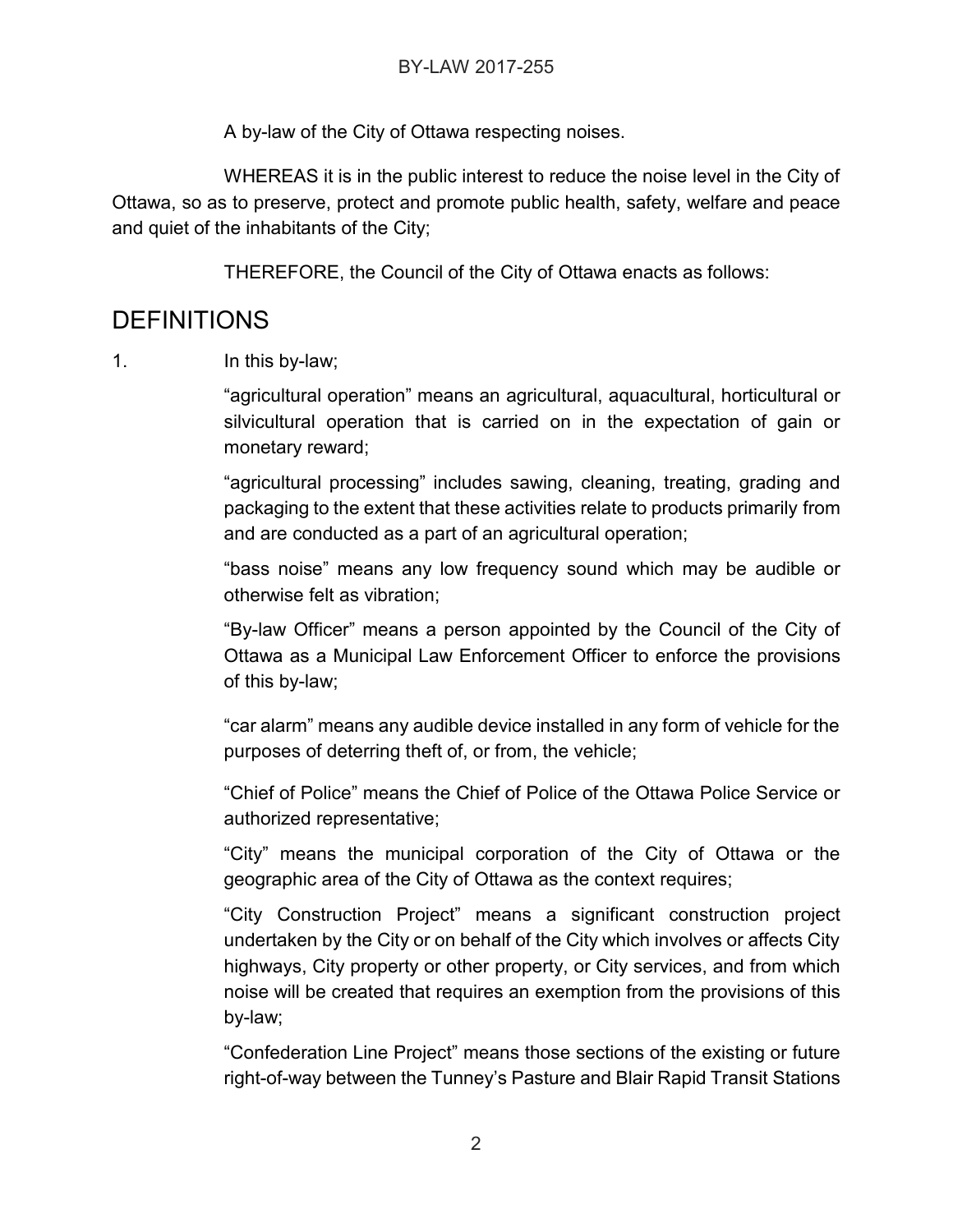#### BY-LAW 2017-255

that are to be utilised, or are utilised, for light rail transit as approved by City Council, and includes the following components:

- (a) railway tracks;
- (b) guideways;
- (c) overhead catenary system;
- (d) underground tunnel;
- (e) access shafts;
- (f) maintenance and storage facilities (MSF);
- (g) associated access tracks;
- (h) staging areas;
- (i) stations; and
- (j) all associated infrastructure and facilities required for its construction;

"construction" includes erection, alteration, repair, dismantling, demolition, structural maintenance, land clearing, earth moving, grading, excavating, the laying of pipe and conduit whether above or below ground level, street and highway building, application of concrete, equipment installation and alteration and the structural installation of construction components and materials in any form or for any purpose, and includes any work in connection therewith;

"construction equipment" means any equipment or device designed and intended for use in construction, or material handling, including but not limited to, hand tools, power tools, air compressors, pile drivers, pneumatic or hydraulic tools, bulldozers, tractors, excavators, trenchers, cranes, derricks, loaders, scrapers, pavers, generators, off-highway haulers or trucks, ditchers, compactors and rollers, pumps, concrete mixers, graders, or other material handling equipment;

"containerized waste" means waste deposited in a front-end loading container for collection;

"dB(A)" means the sound level in decibels obtained when using a sound level meter with the A-weighting;

"effective muffler" means a muffler in good working order and in constant operation to prevent excessive or unusual noise and excessive smoke, but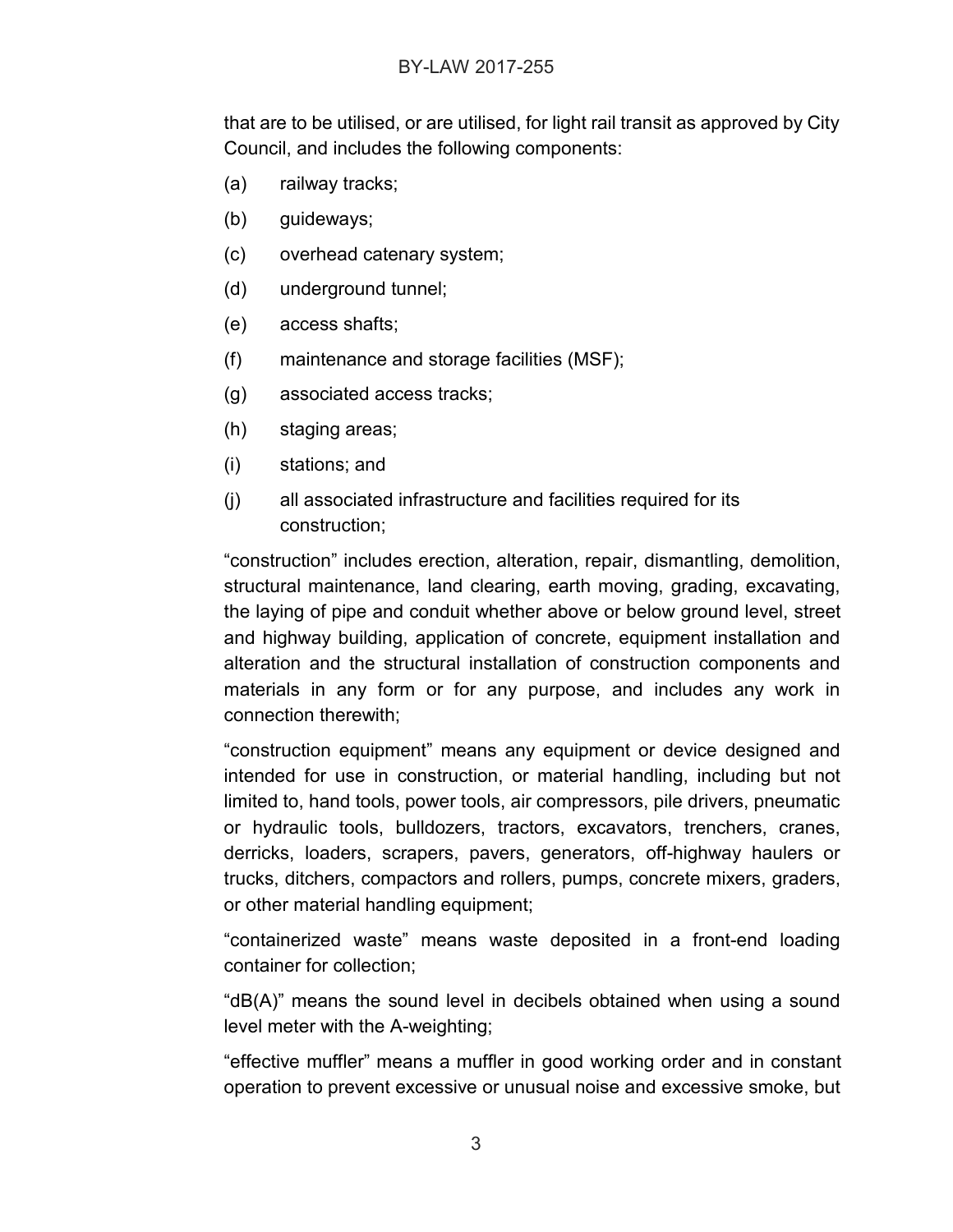it does not include a cut-out muffler, straight exhaust, gutted muffler, hollywood muffler, by-pass or similar device.

"equivalent sound level", sometimes denoted as Leq, means the value of the constant sound level which would result in exposure to the same total A-weighted energy as would the specified time-varying sound, if the constant sound level persisted over an equal time interval and is measured in  $dB(A)$ ;

"highway" means a common and public highway and includes any bridge, trestle, viaduct or other structure forming part of the highway and, except as otherwise provided, includes a portion of the highway;

"infill housing" means a development that occurs on a single lot, or a consolidated number of small lots or sites that are vacant or underdeveloped;

"Manager of By-law & Regulatory Services" means the person occupying the position of the Manager of By-law & Regulatory Services in the Emergency and Protective Services Department of the City of Ottawa or authorized representative;

"motor assisted bicycle" means a bicycle,

- (a) that is fitted with pedals that are operable at all times to propel the bicycle
- (b) that weighs not more than fifty-five (55) kilograms;
- (c) that has no hand or foot operated clutch or gearbox driven by the motor and transferring power to the driven wheel;
- (d) that has an attached motor driven by electricity or having a piston displacement of not more than fifty (50) cubic centimetres; and
- (e) that does not have sufficient power to enable the bicycle to attain a speed greater than fifty (50) kilometres per hour on level ground within a distance of two (2) kilometres from a standing start;

"motorcycle" means a self-propelled vehicle having a seat or saddle for the use of the driver and designed to travel on not more than three (3) wheels in contact with the ground, and includes a motor scooter, but does not include a motor assisted bicycle;

"motor vehicle" includes an automobile, motorcycle, motor assisted bicycle unless otherwise indicated in the *Highway Traffic Act*, and any other vehicle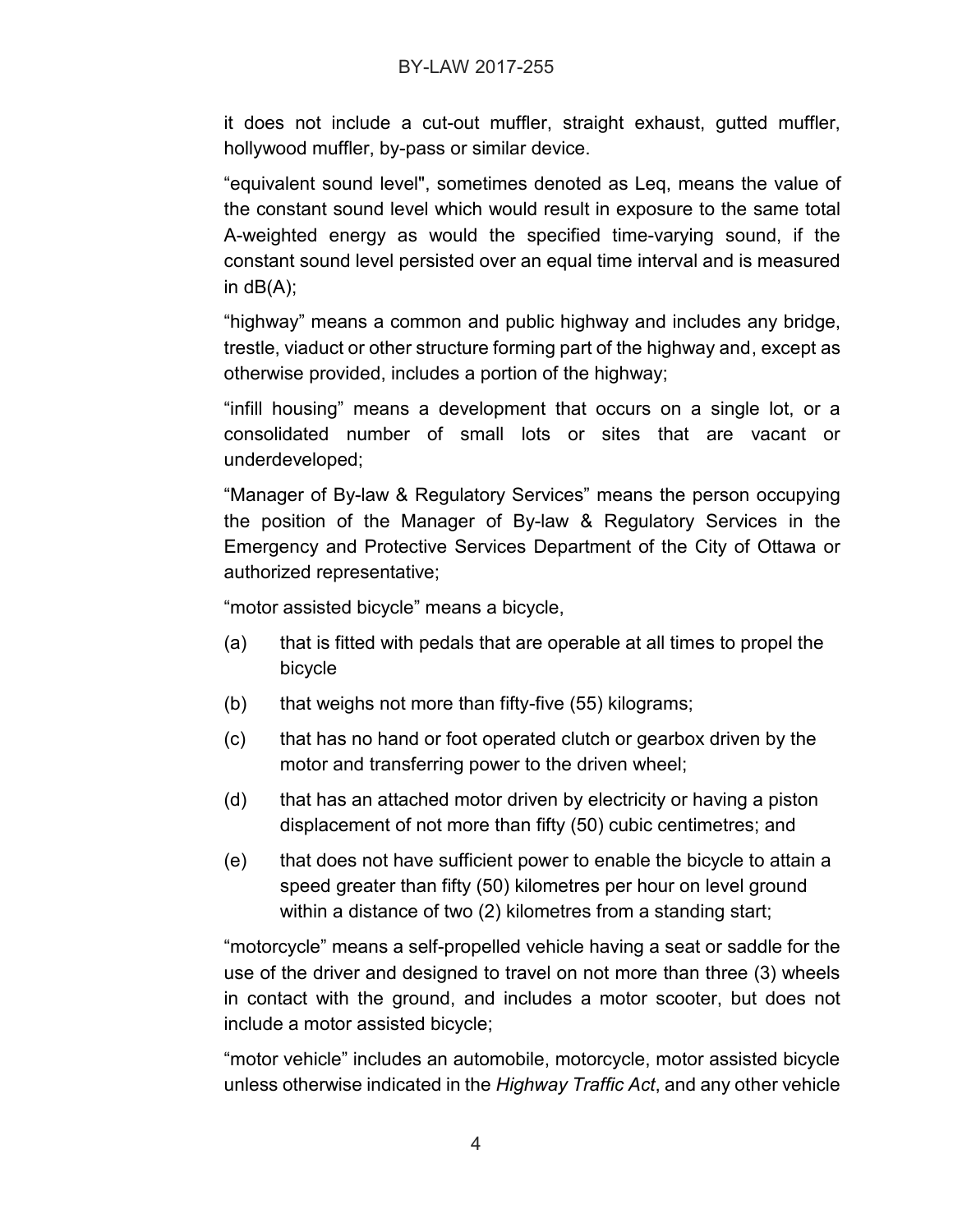#### BY-LAW 2017-255

propelled or driven otherwise than by muscular power, but does not include a streetcar or other motor vehicles running only upon rails, or a motorized snow vehicle, traction engine, farm tractor, self-propelled implement of husbandry or road-building machine within the meaning of the *Highway Traffic Act*;

"municipal waste collection" means the collection, transportation and disposal of refuse as undertaken by the City of Ottawa or its sub-contractors;

"noise level in dB(A) units" means the reading of any precision sound level meter which meets the International Electrotechnical Commission Publication 651 or the American National Standards Institute S1.4-1983 or any successor thereto;

"person" includes an individual, a corporation, a partnership, an association, or other legal entity;

"point of reception" means any point on the premises of a person where sound or vibration originating from other than those premises are received;

"refuse compacting equipment" means a vehicle fitted in order to compact and transport refuse;

"solid waste bulk lift equipment" means a vehicle designed to load, unload and transport containers for handling refuse;

"sound amplifying system" means any system of loudspeakers, amplifiers, microphones or reproducers or any combination of such equipment, including electronic devices or electro-mechanical transducers, used in the reproduction or amplification of music, speech or other sounds;

"sound reproduction device" means a device intended primarily for the production or reproduction of sound, including, but not limited to, any musical instrument, radio receiver, television receiver, tape recorder, phonograph or sound amplifying system;

"special event" includes a demonstration, parade, sports event, festival, carnival, donation station, street dance, residential block party, sidewalk sale, outdoor mass and other like events;

"vehicle" includes a motor vehicle, trailer, traction engine, farm tractor, roadbuilding machine, motorcycle, bicycle and any vehicle drawn, propelled or driven by any kind of power, including muscular power, but does not include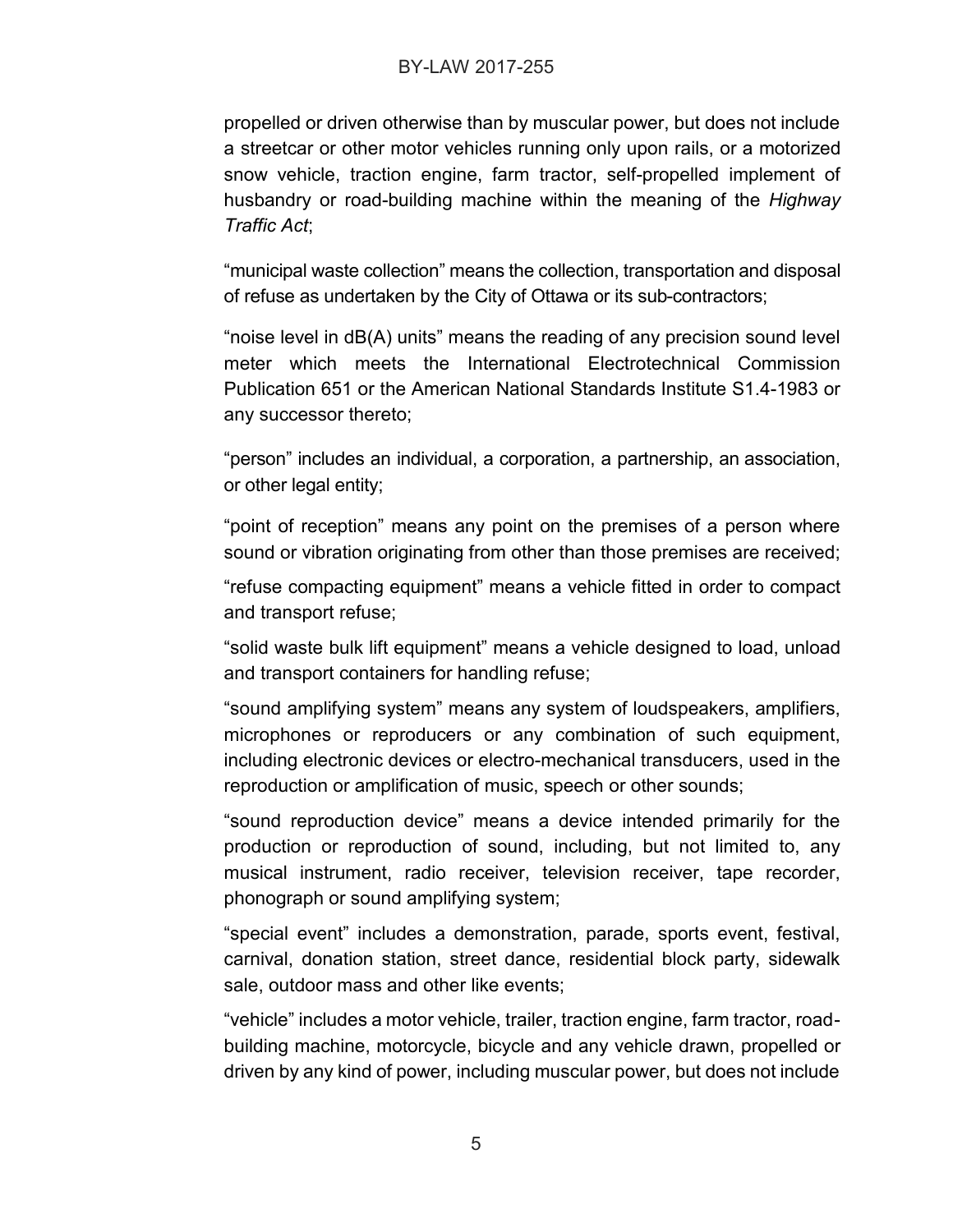#### BY-LAW 2017-255

a motorized snow vehicle, or the cars of electric or steam railways running only upon rails.

### UNUSUAL NOISE, NOISE LIKELY TO DISTURB

2. No person shall cause or permit any bass noise, unusual noise or noise likely to disturb the inhabitants of the City.

### BELLS, HORNS, SHOUTING

3. No person shall cause or permit the ringing of any bell, sounding of any horn, or shouting in a manner likely to disturb the inhabitants of the City provided that nothing herein contained shall prevent,

- (a) the ringing of bells in connection with any church, chapel, meeting house or religious service
- (b) the ringing of bells in connection with City Hall between 0900 hours and 2100 hours of the same day;
- (c) the ringing of fire bells or fire alarms or the making of any other noise for the purpose of giving notice of fire or any other danger or any unlawful act, other than a car alarm, for a continuous period of time of twenty (20) minutes or less.
- (d) the sounding of a car alarm for a continuous period of time of five (5) minutes or less.

# SOUND REPRODUCTION OR AMPLIFICATION DEVICES

- 4. (1) No person shall operate or use or cause to be operated or used any sound reproduction device between 2300 hours of one day and 0700 hours of the next day so as to disturb the peace and comfort of,
	- (a) any person in any dwelling house, apartment house, hotel or other type of residence; or
	- (b) any owner or operator of a business in his or her place of business.
	- (2) Despite subsection (1), no person shall operate or use or cause to be operated or used any sound reproduction device so as to disturb the peace and comfort of: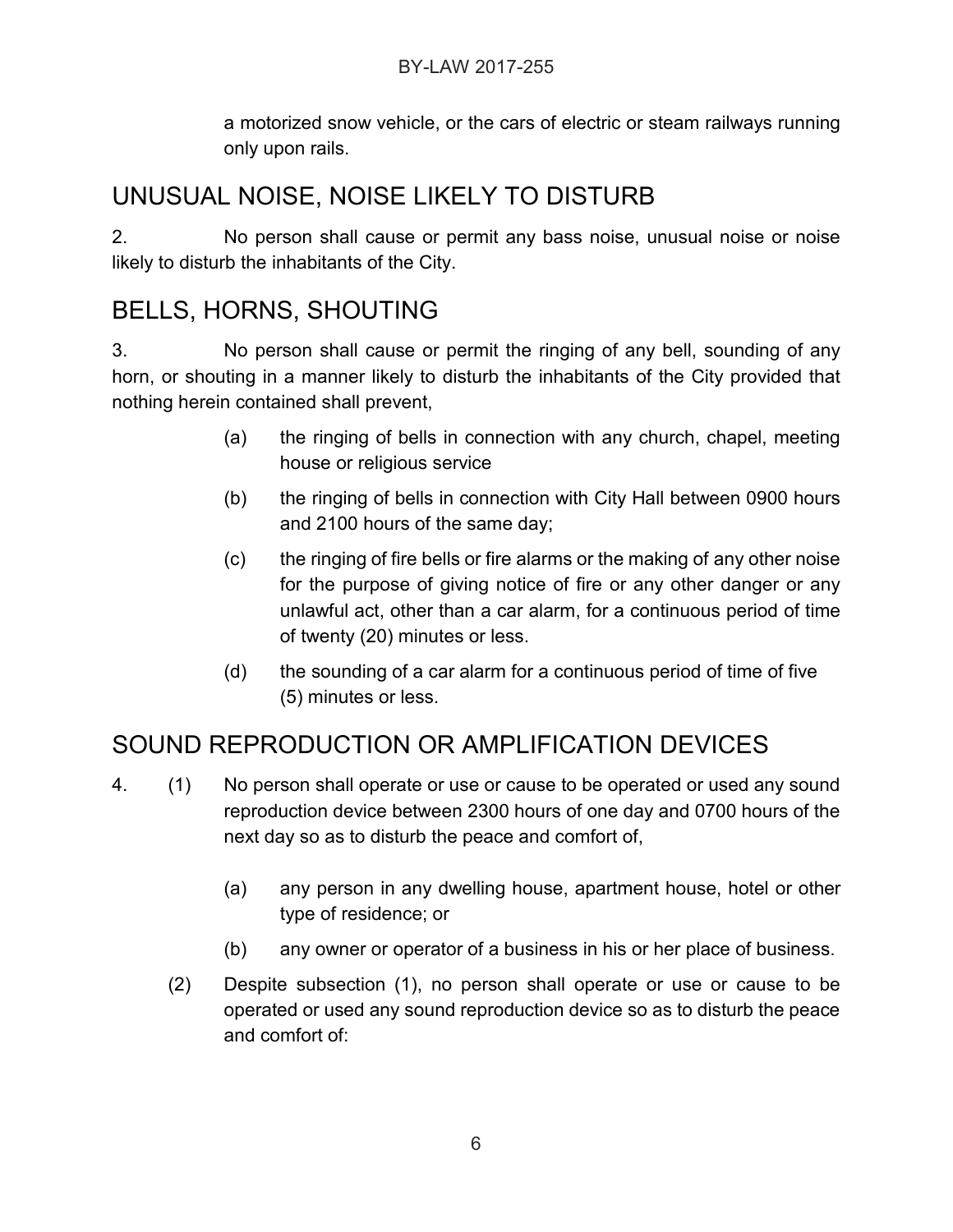- (a) any person in any dwelling house, apartment house, hotel or other type of residence before 0900 hours on any Saturday; or
- (b) any person in any dwelling house, apartment house, hotel or other type of residence before 1200 hours on any Sunday or statutory or public holiday; or
- (c) any owner or operator of a business in his or her place of business before 0900 hours on any Saturday; or
- (d) any owner or operator of a business in his or her place of business before 1200 hours on any Sunday or statutory or public holiday.
- (3) No person shall operate or use or cause to be operated or used any sound reproduction device in any dwelling house, apartment house, hotel or other residence between 0700 hours and 2300 hours of the same day, the noise from which sound reproduction device:
	- (a) is clearly audible in another dwelling within the said residence; and
	- (b) has an equivalent sound level (Leq) greater than 45 dB(A) when measured in another dwelling within the said residence.
- (4) On any Sunday or statutory or public holiday, the provisions of subsection (3) shall not come into effect until after 1200 hours.
- (5) No person shall operate or use or cause to be operated or used any sound reproduction device on any highway or other public place.
- (6) No person shall operate or use or cause to be operated or used any sound reproduction device originating from or in connection with the operation of any commercial establishment between 0700 hours and 2300 hours of the same day, the noise from which sound reproduction device when measured in any business, dwelling house, apartment house, hotel or any other type of residence has an equivalent sound level (Leq) greater than 45 dB(A).
- (7) No person shall operate or cause to be operated or used any sound reproduction device between 0700 hours and 2300 hours of the same day, the noise from which sound reproduction device has an equivalent sound level (Leq) greater than 55  $dB(A)$  when measured outside of the business, dwelling house, apartment house, hotel or other residence, at or inside the property line of the business owner or person whose peace and comfort has been disturbed.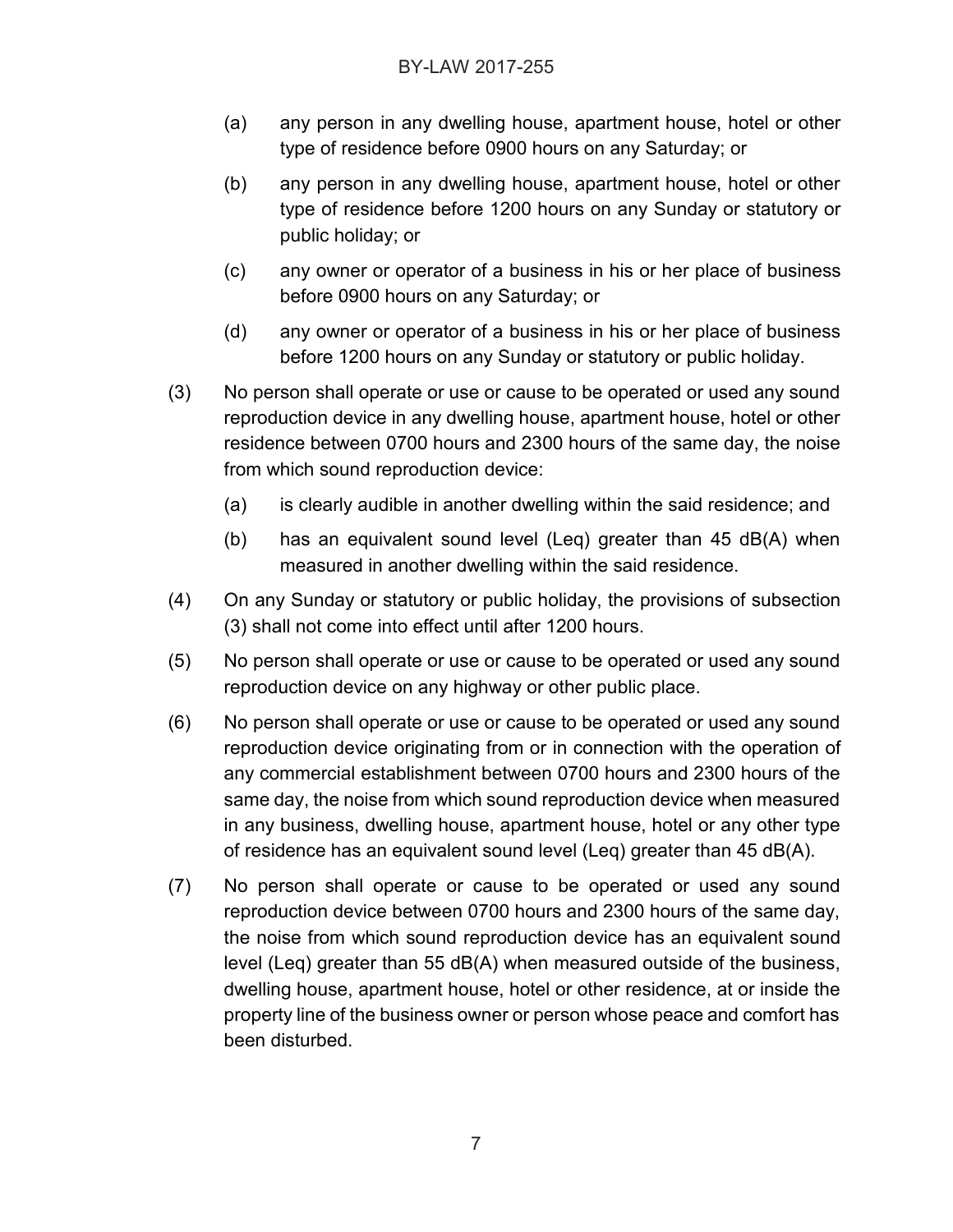- (8) The provisions of subsections (6) or (7) shall not apply where circumstances are such that an infraction is covered by subsections (1), (2), (3) or (4) and those subsections shall prevail.
- (9) Subsections (5), (6) or (7) do not apply to prevent,
	- (a) the use of sound reproduction devices in the City's parks provided that the user has a permit from or the written permission of the City to do so and the user otherwise complies with the provisions of this by-law;
	- (b) the amplification of the sound of the ringing of bells or the playing of chimes in connection with:
		- i. any church, chapel, meeting house or religious service, or
		- ii. City Hall between 0900 hours and 2100 hours of the same day;
	- (c) the use of sound reproduction devices in a reasonable manner for parades or special events carried on under the authority of a permit pursuant to By-law No. 2001-260, the Special Events By-law or any successor thereto, or in accordance with the law;
	- (d) the use of sound reproduction devices in a reasonable manner for any social, recreational, community or athletic activity approved on a highway pursuant to the provisions of By-law No. 2003-530, the Traffic and Parking By-law, or any successor thereto; or
	- (e) the use of musical instruments by street musicians on the highway or other public place, provided that the use is not liable to disturb the peace, enjoyment and comfort or convenience of individuals or the public.
- (10) Assessment of noise complaints may be undertaken at the point of reception of the noise for the purposes of confirming a violation.

# AIR CONDITIONERS, HEAT PUMPS, COMPRESSORS, CONDENSERS, CHILLERS, COOLING TOWERS AND SIMILIAR DEVICES

5. No person shall use or operate or cause to be used or operated any air conditioner, heat pump, compressor, condenser, chiller, cooling tower or similar device,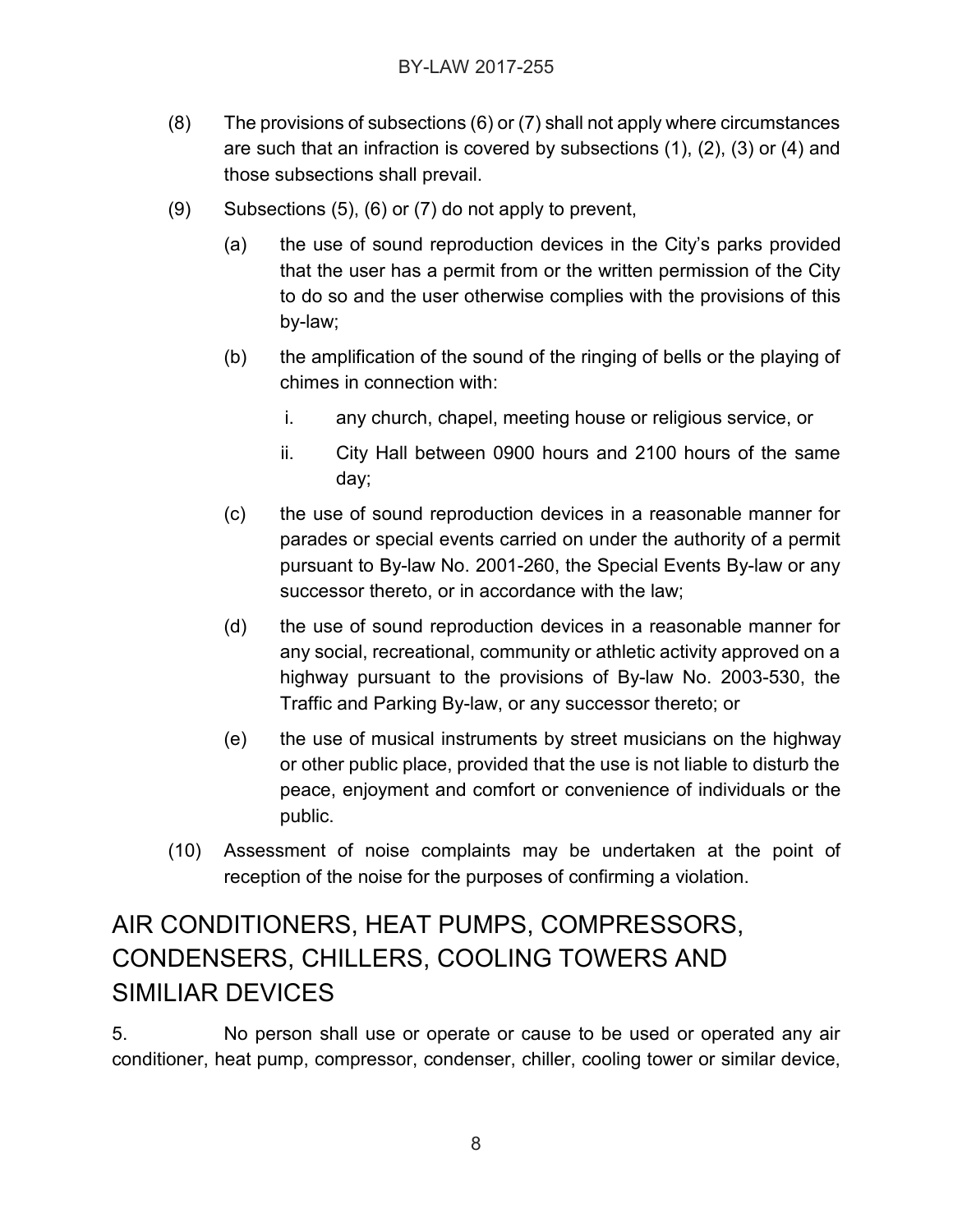the noise from which has a level greater than 50 dB(A) when measured at the point of reception.

# EXHAUST FAN, EXHAUST SYSTEM, INTAKE FAN GENERATORS, COMMERCIAL DRYER OR SIMILAR DEVICE

- 6. (1) No person shall use or operate or cause to be used or operated any exhaust fan, exhaust system, intake fan, generators, dryer in a commercial car wash or similar device which includes combustion exhaust of a high efficiency furnace, the noise from which has a level greater than 50 dB(A) when measured at the point of reception.
	- (2) Subsection (1) does not apply to a person using or operating a portable generator in a residential area in an emergency situation.

# PUMP OR FILTRATION SYSTEMS

7. No person shall use or operate or cause to be used or operated any pump, filtration system or similar device for an outdoor swimming pool, hot tub, spa fountain or water feature, the noise from which has a level greater than 50 dB(A) when measured at the point of reception.

### POWER EQUIPMENT

- 8. (1) No person shall operate or cause to be operated any power equipment such as chainsaws, power lawnmowers, leaf blowers, power tools or other similar devices, between 2100 hours of one day and 0700 hours of the next day, the noise from which disturbs or tends to disturb the inhabitants of the neighbourhood, or persons in the vicinity.
	- (2) Despite subsection (1), no person shall operate or cause to be operated any power equipment before 0900 hours on any Saturday, Sunday, statutory or public holiday.
	- (3) Subsections (1) and (2) do not apply to a person operating power equipment used for the purpose of maintaining a golf course.

# HEAVY-DUTY EQUIPMENT

9. (1) No person shall use or operate or cause to be used or operated high vacuum (H-Vac) devices, street sweeping equipment or other similar devices between 2300 hours of one day and 0700 hours of the next day,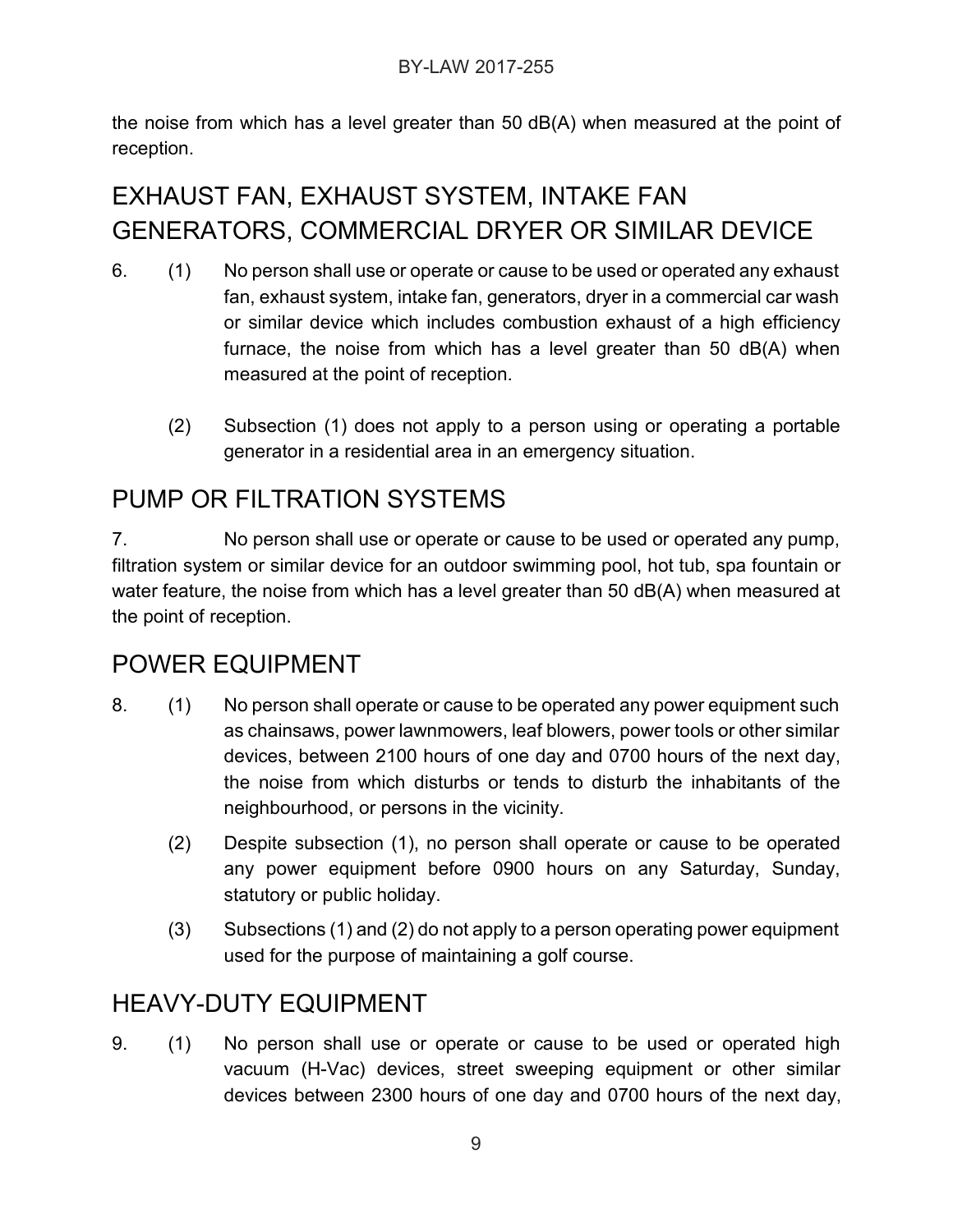the noise from which disturbs or tends to disturb the inhabitants of the neighbourhood, or persons in the vicinity.

(2) Despite subsection (1), no person shall use or operate high vacuum (H-Vac) devices, street sweeping equipment or other similar devices before 0900 on any Sunday or statutory or public holiday.

### REFUSE COLLECTION

- 10. (1) No person shall cause or permit the operation of:
	- (a) refuse compacting equipment; or
	- (b) solid waste bulk lift equipment, between 2300 hours of one day and 0700 hours of the next day so as to make or cause noises that disturb, or tend to disturb, the inhabitants of the neighbourhood, or persons in the vicinity.
	- (2) Despite subsection (1), no person shall cause or permit the loading or unloading of containerized waste before 0900 hours on any Sunday or statutory or public holiday.
	- (3) The provisions of subsections (1) and (2) shall not apply to:
		- (a) municipal waste collection; and
		- (b) the Central Area of the City as described in Schedule "B" attached hereto.

# **DELIVERIES**

- 11. (1) No person shall cause or permit the delivery of any goods, wares, merchandise or commodities from any vehicle to the owner, lessee, tenant or occupier of any premises between the hours of 2300 hours of one day and 0700 hours of the next day and which delivery disturbs or tends to disturb the quiet, peace, rest, enjoyment, comfort or convenience of the neighbourhood or of persons in the vicinity.
	- (2) The provisions of subsection (1) shall not apply to all that area of the City bounded on the east by the east limit of Dalhousie Street, on the south by the south limit of Rideau Street, on the west by the west limit of Sussex Drive and on the north by the south limit of Murray Street.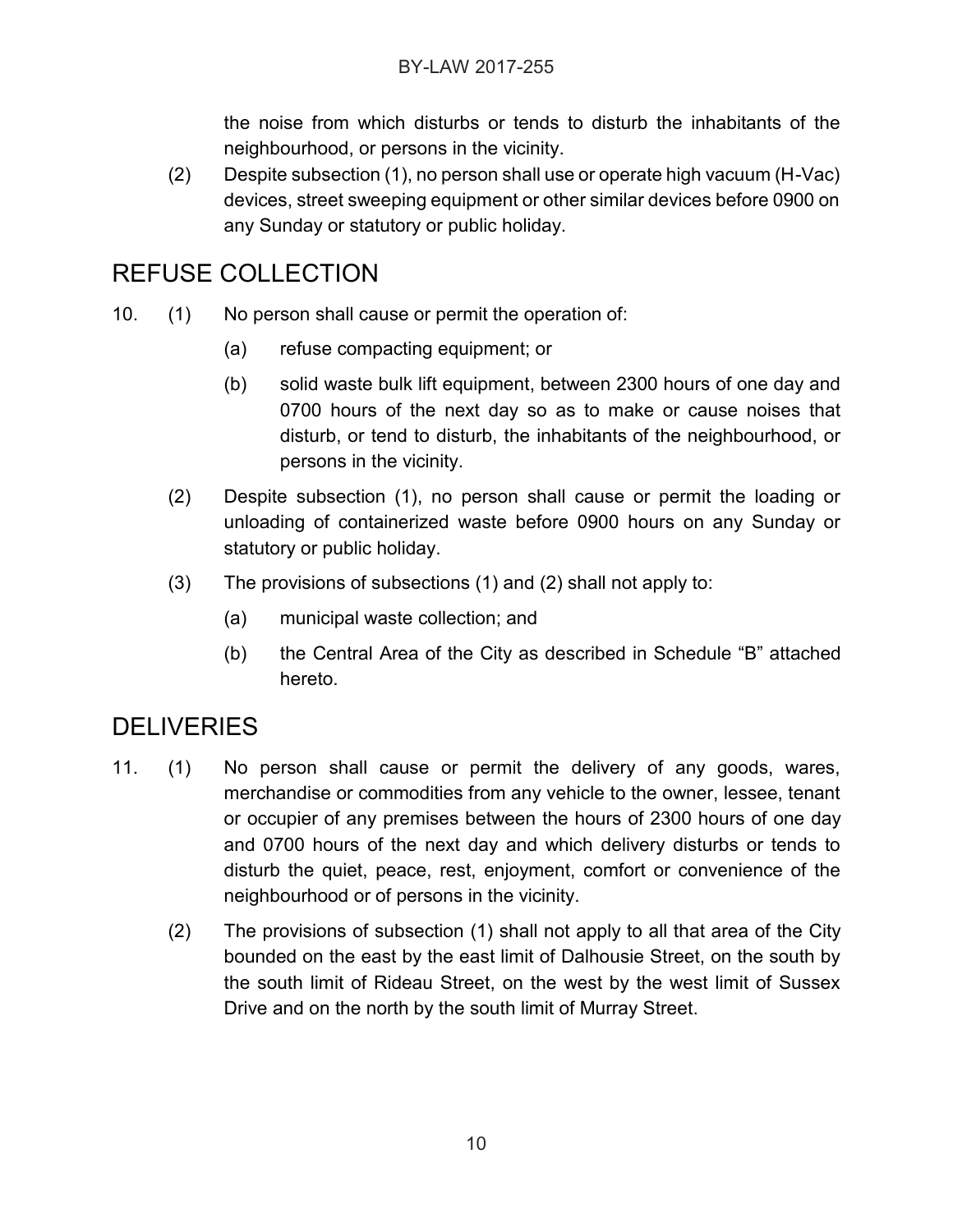# LOADING AND UNLOADING

- 12. (1) No person shall cause or permit the loading or unloading of any transport truck, moving van or motor vehicle between 2300 hours of one day and 0700 hours of the next day so as to make or cause noises that disturb, or tend to disturb the quiet, peace, rest, enjoyment, comfort or convenience of the neighbourhood or of persons in the vicinity.
	- (2) The provisions of subsection (1) shall not apply to all that area of the City bounded on the east by the east limit of Dalhousie Street, on the south by the south limit of Rideau Street, on the west by the west limit of Sussex Drive and on the north by the south limit of Murray Street.

# GENERAL CONSTRUCTION

- 13. (1) No person shall, between 2200 hours of one day and 0700 hours of the next day, operate or cause to be operated any construction vehicle or construction equipment in connection with the construction of any building or structure, highway, motor car, steam boiler or other engine or machine.
	- (2) Despite subsection (1), no person shall operate or cause to be operated any construction vehicle or construction equipment before 0900 hours on any Sunday or statutory or public holiday.
	- (3) Despite subsections (1) and (2), no person shall operate or cause to be operated any construction vehicle or construction equipment between 1000 hours and 1200 hours of the same day on the 11th day of November in the area within the boundaries described as follows:

COMMENCING at the intersection of Wellington Street and O'Connor Street and proceeding in an easterly direction on Wellington Street and Rideau Street to MacKenzie Avenue; THENCE proceeding in a northerly direction on MacKenzie Avenue a distance of 201 metres; THENCE easterly to and along York Street to William Street; THENCE southerly on William Street to Rideau Street; THENCE easterly on Rideau Street to Nicholas Street; THENCE southerly on Nicholas Street to Laurier Avenue; THENCE westerly on Laurier Avenue to O'Connor Street; THENCE northerly on O'Connor Street to the said point of commencement.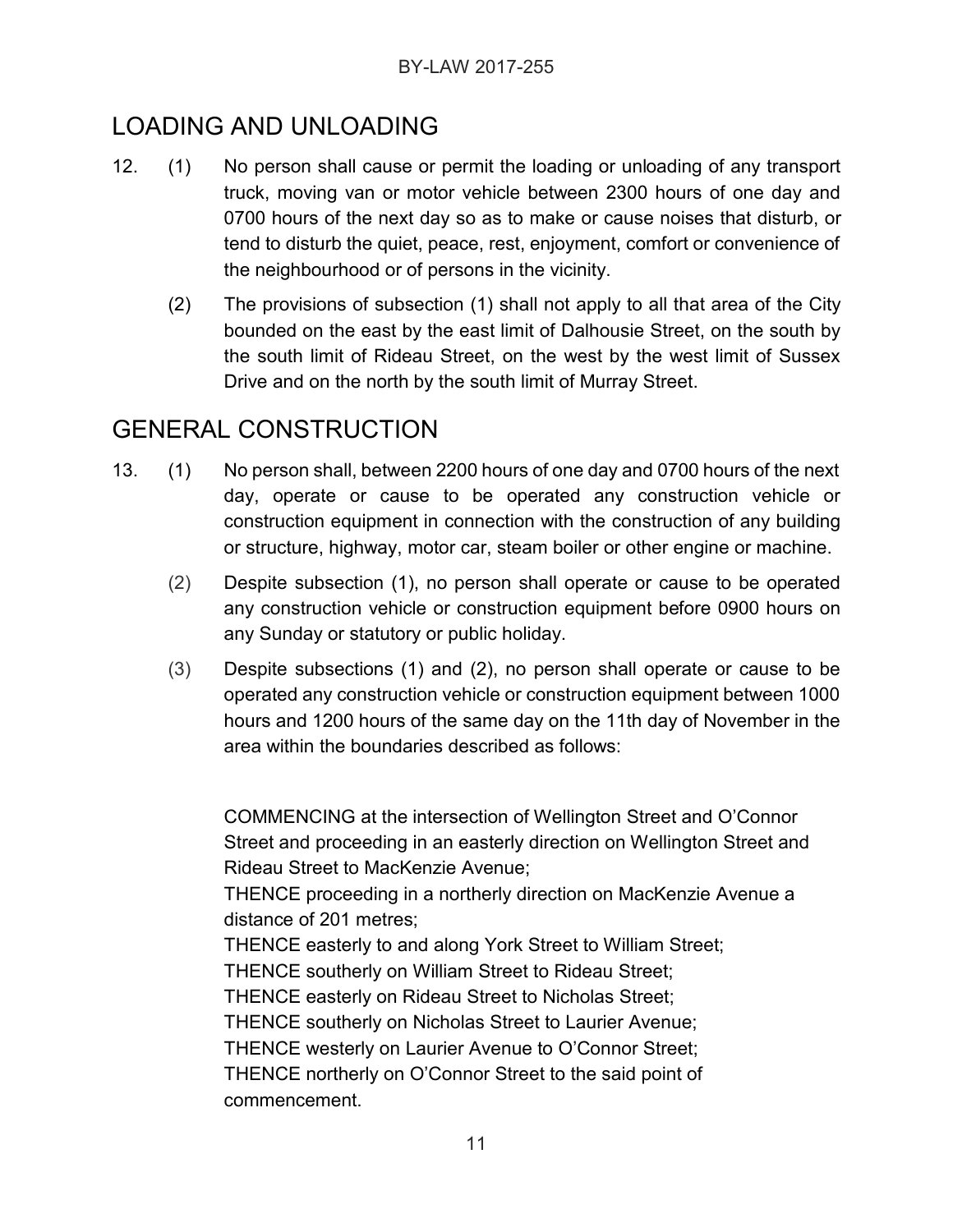### INFILL HOUSING CONSTRUCTION

- 14. (1) Section 13 does not apply to construction in connection with infill housing, and the following subsections shall apply.
	- (2) No person shall, between 2000 hours of one day and 0700 hours of the next day, operate or cause to be operated any construction vehicle or construction equipment in connection with infill housing.
	- (3) No person shall, between 1900 hours of one day and 0900 hours of the next day on any Saturday, Sunday or statutory or public holiday, operate or cause to be operated any construction vehicle or construction equipment in connection with infill housing.

# CONFEDERATION LINE PROJECT – CONSTRUCTION AND MAINTENANCE

- 14A. (1) (a) Despite subsection 13(1), tunnel construction work for the Confederation Line Project occurring three (3) metres and deeper below the immediate ground surface using tunneling, sequential excavation or other similar tunnel construction techniques is permitted between 2200 hours of one day and 0700 hours of the next day.
	- (b) No person shall perform or cause to be performed the tunnel construction work referred to in clause (a) if the noise from such construction has a level greater than 60 dBA when measured at the point of reception.
	- (2) (a) Despite subsection 13(2), construction vehicles or construction equipment used for construction of the Confederation Line Project shall be permitted to operate before 0900 hours on any Sunday or statutory or public holiday for work performed three (3) metres or below the immediate ground surface using tunneling, sequential excavation, or other similar tunnel construction techniques.
		- (b) No person shall operate or use, or permit to be operated or used, any construction vehicle or construction equipment as described in clause (a) if the noise from such operation or use has a level greater than 60 dBA when measured at the point of reception.
	- (3) (a) Despite subsection 12(1), transport trucks or vehicles may be used the between 2300 hours of one day and 0700 hours of the next day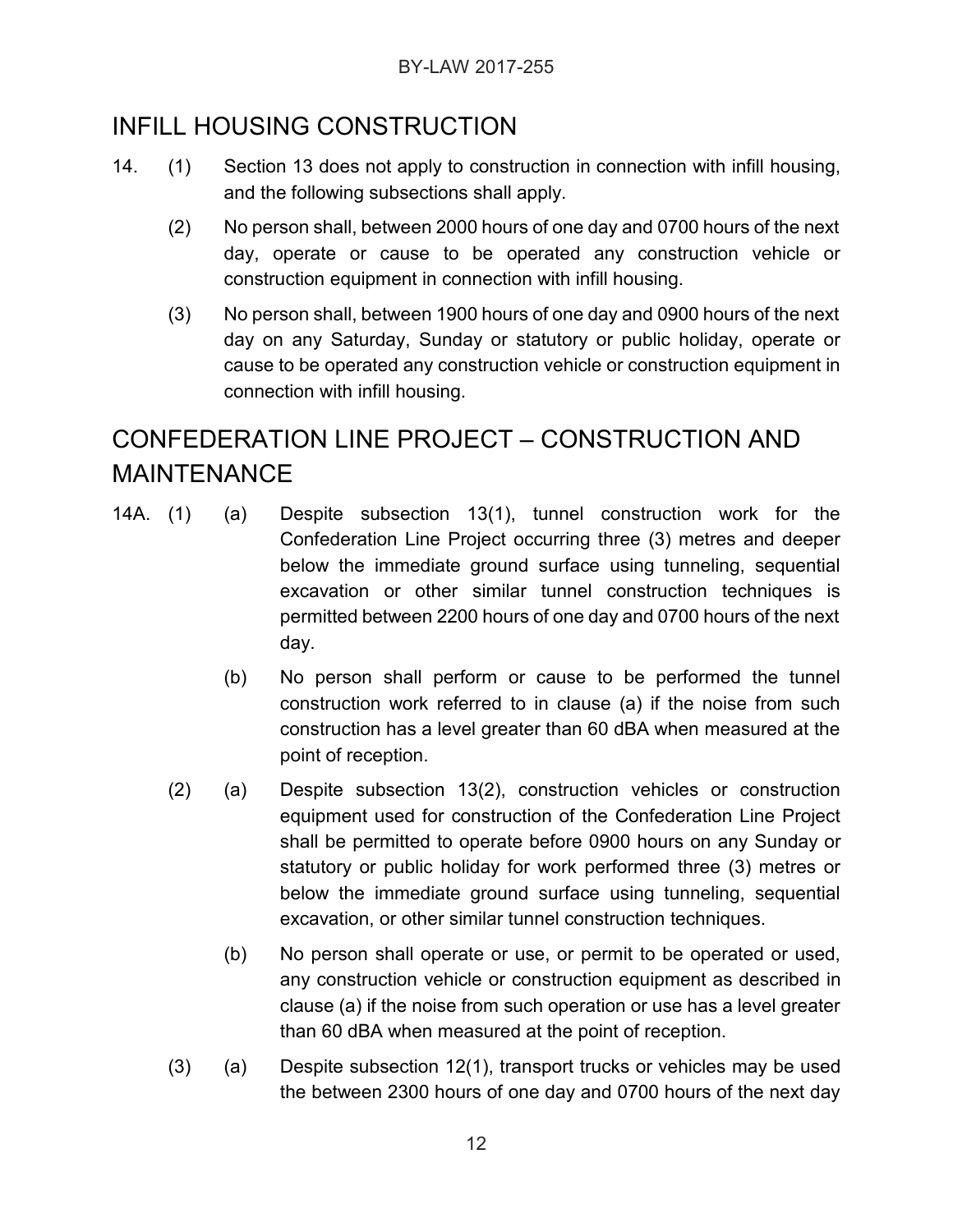to haul, load or unload material in support of the tunnel construction for the Confederation Line Project.

- (b) No person shall operate or use, or permit to be operated or used, any transport trucks or vehicles as described in clause (a) if the noise from such operation or use has a level greater than 60 dBA when measured at the point of reception.
- (4) (a) Despite subsection 8(1), power equipment for the Confederation Line Project shall be permitted to operate between 2100 hours of one day and 0700 hours of the next day to support tunnel excavation work performed three (3) metres and deeper below the immediate ground surface using tunneling, sequential excavation or other similar tunnel construction techniques.
	- (b) No person shall operate or use, or permit to be operated or used, any power equipment as described in clause (a) if the noise from such operation or use has a level greater than 60 dBA when measured at the point of reception.
- (5) (a) Despite subsection 8(2), power equipment for the Confederation Line Project shall be permitted to operate before 0900 hours on any Saturday, Sunday or statutory or public holiday, to support tunnel excavation work performed three (3) metres and deeper below the immediate ground surface using tunneling, sequential excavation or other similar tunnel construction techniques.
	- (b) No person shall operate or use, or permit to be operated or used, any power equipment as described in clause (a) if the noise from such operation or use has a level greater than 60 dBA when measured at the point of reception.

# UNNECESSARY MOTOR VEHICLE NOISE

15. No person shall cause or permit unnecessary motor vehicle noise such as the sounding of the horn, revving of engine and the squealing of tires of any motor vehicle on any property other than a highway.

# IDLING MOTOR VEHICLES

16. (1) No person shall operate or permit the operation of an engine or motor in, or on, any motor vehicle or item of attached auxiliary equipment for a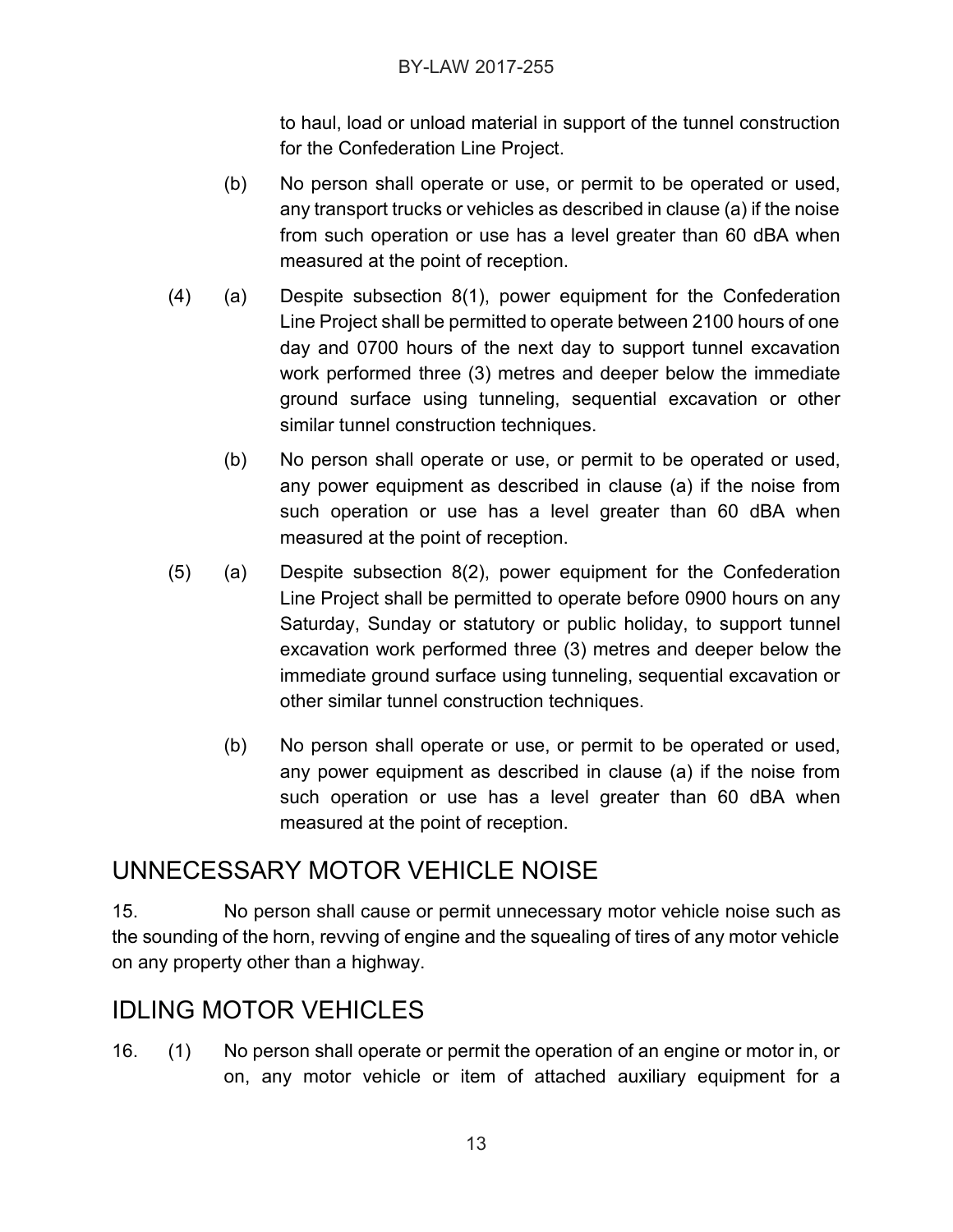continuous period exceeding five (5) minutes while such vehicle is stationary, unless,

- (a) the vehicles are operated by OC Transpo, Société de transport de l'Outaouais (STO), and Para Transpo in the course of providing transit service;
- (b) the vehicles are operated by a private bus transportation company in the course of providing transportation services, and the vehicles are carrying passengers;
- (c) operation of such engine or motor is essential to the basic function of the vehicle or equipment, including but not limited to, operation of ready-mixed concrete trucks, lift platforms and refuse compactors; or
- (d) weather conditions justify the use of heating or refrigerating systems powered by the motor or engine for the safety and welfare of the operator, passengers or animals, or the preservation of perishable cargo, and the vehicle is stationary for purposes of actively loading or unloading.
- (2) Subsection (1) shall not apply to occupied motor vehicles when the temperature outside the motor vehicle is greater than twenty-seven degrees Celsius (27°C) including the humidex calculation or less than five degrees Celsius (5°C) including the wind chill value as determined by the Environment Canada temperature readings.

### **MUFFLERS**

17. No person shall discharge into the open air, on any property other than a highway, the exhaust of any motor vehicle except through a muffler or other device which effectively prevents loud or explosive noises.

### MOTOR SPORTS

- 18. (1) No person shall operate or permit the operation of racing competitions between motor vehicles on a property other than a highway within the City, whether or not an admission fee is charged, unless,
	- (a) the competitions are held at a permanent facility;
	- (b) all motor vehicles are properly equipped with effective mufflers;
	- (c) such competitions are not carried out between 2300 hours of one day and 1000 hours of the next day.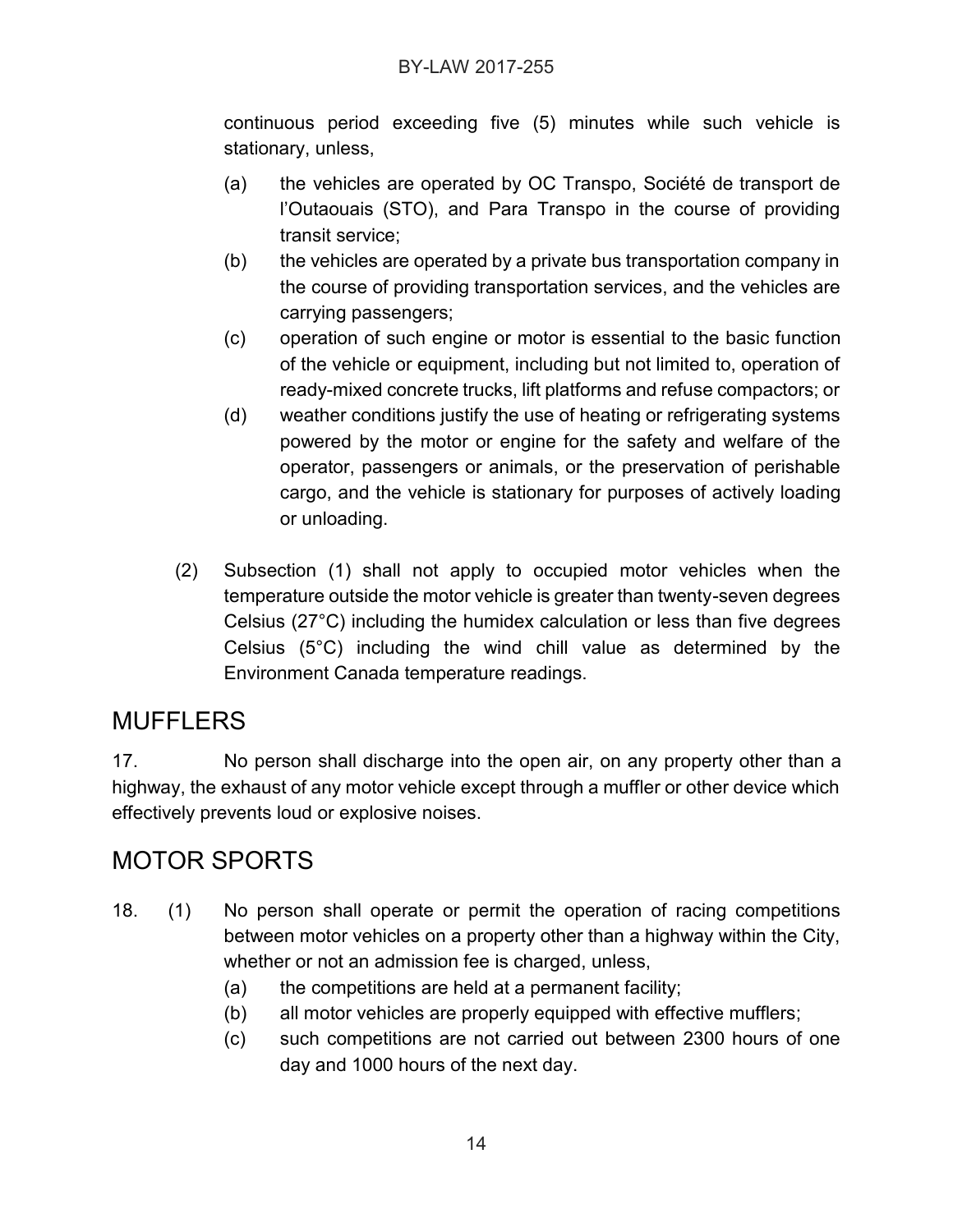(2) Subsection (1) shall not apply to permanent go-kart operations on a property other than a highway.

# GO-KART ACTIVITIES

19. No person shall operate or permit the operation of go-kart activities on a property other than a highway within the City, whether or not an admission fee is charged, unless,

- (a) the activities are held at a permanent go-kart facility;
- (b) all go-karts are equipped with effective mufflers; and
- (c) such activities are not carried out between 2300 hours of one day and 0700 hours of the next day.

### GENERAL EXEMPTIONS

- 20. (1) The provisions of this by-law shall not apply to the City or any local board thereof, the Province of Ontario, the Government of Canada or any of their agents when the emission of sound is in connection with work undertaken for the immediate health, safety or welfare of the inhabitants of the City.
	- (2) The provisions of this by-law shall not apply to preclude musicians or performers providing outdoor entertainment involving sound reproduction devices during the events staged by the National Capital Commission including Winterlude or Canada Day celebrations.
	- (3) The provisions of this by-law shall not apply to agricultural operations and agricultural processing activities.
	- (4) The provisions of this by-law shall not apply to snow clearing or snow removal activities.
	- (5) The provisions of this by-law shall not apply to the operation of exterior announcements on buses or other authorized vehicles under the jurisdiction and control of OC Transpo, where the announcements notify users of the route and destination, or any other information, in both official languages.

# EXEMPTION – CITY CONSTRUCTION PROJECTS

21. (1) The Manager of By-law & Regulatory Services is delegated the authority to grant an exemption in relation to any Section of this by-law, subject to the following conditions: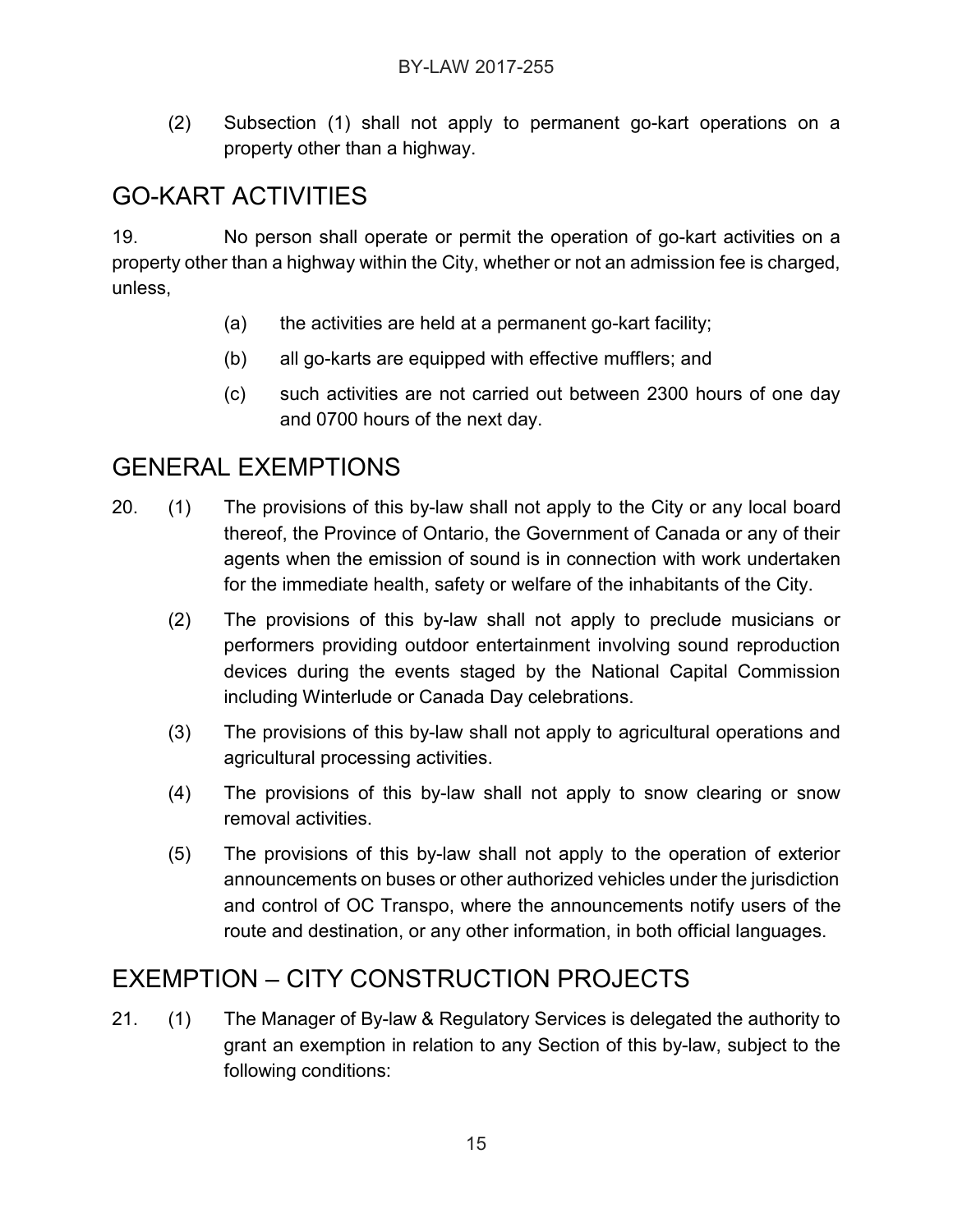- (a) the exemption is in respect of a City Construction Project;
- (b) a requirement that during the exemption period, the noise caused by the particular project for which the exemption is sought does not exceed 85 dB(A) when measured at the point of reception;
- (c) public notification of the particulars of the exemption is provided to affected parties by the appropriate General Manager of the City Construction Project; and
- (d) the Manager of By-law & Regulatory Services, has notified the Councillor of the Ward or Wards in which the work is to occur of the application for the exemption and, within fourteen (14) days following such notification, no Ward Councillor has communicated an objection to the application.
- (2) In the event of an objection by any Ward Councillor pursuant to subsection (1), paragraph (d):
	- (a) the Manager of By-law & Regulatory Services shall not approve the exemption; and
	- (b) the City staff representative for the project for which the application is sought shall forward the application to the appropriate Standing Committee of Council and Council for determination.
- (3) An application for an exemption under subsection (1) shall be made in writing to the Manager of By-law & Regulatory Services at least sixty (60) days prior to the commencement of the activity for which the exemption is sought, and shall include the following:
	- (a) the name and contact information of the City staff representative associated with the project;
	- (b) the source of the sound or vibration in respect of which the exemption is sought;
	- (c) the provision or provisions of this by-law for which the exemption is sought;
	- (d) the rationale for the exemption;
	- (e) the date and time of commencement of the activity for which the exemption is sought;
	- (f) the time of conclusion for each day for the activity for which the exemption is sought;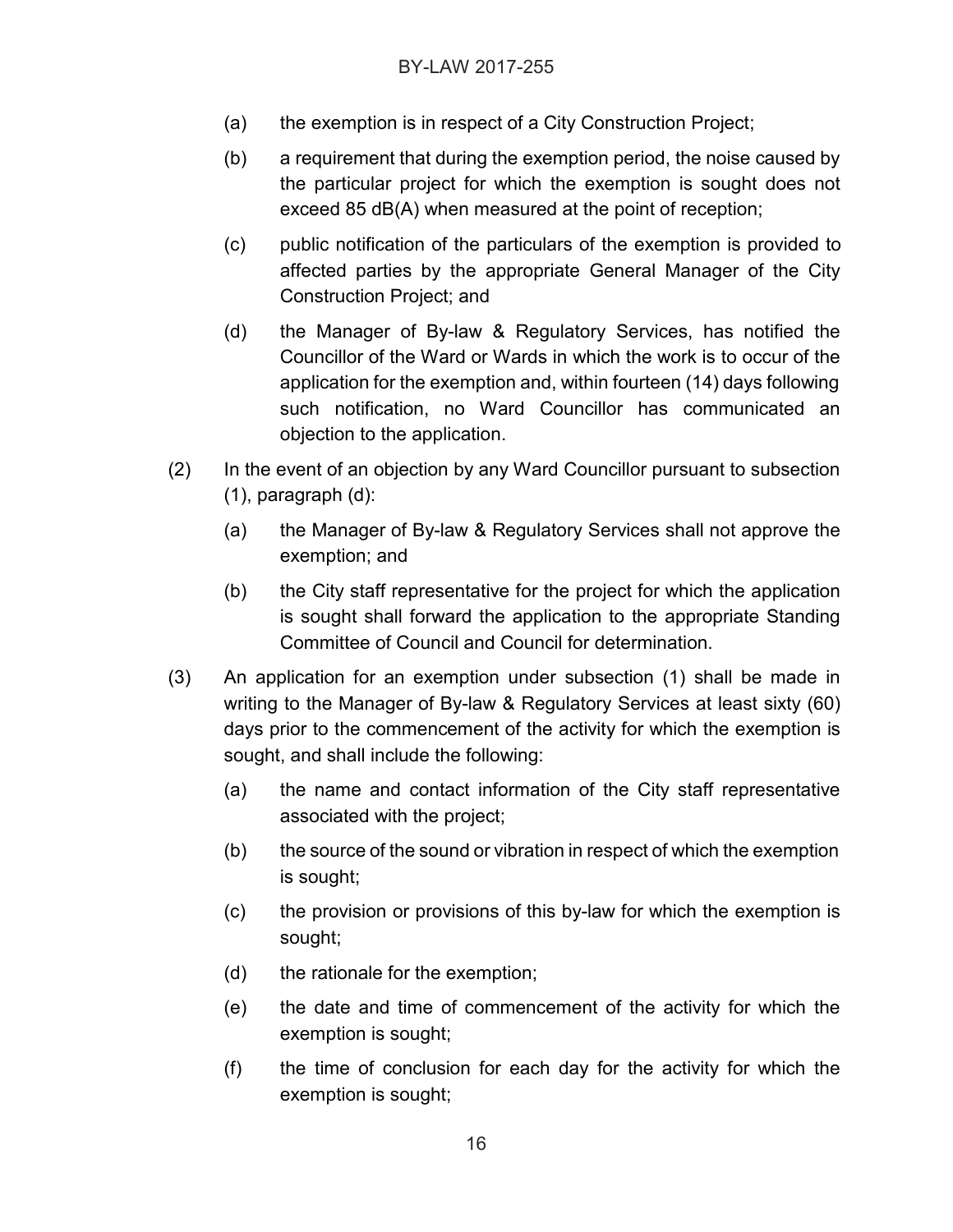- (g) the duration of activity for which the exemption is sought;
- (h) the location of the activity for which the exemption is sought;
- (i) the name and contact information of the contact person or persons who will be supervising the activities for which the exemption is sought; and
- (j) any other information requested by the Manager of By-law & Regulatory Services.
- (4) The Manager of By-law & Regulatory Services may require the applicant to provide proof confirming that public notification has been provided to affected partied as required in subsection (1), which may include but are not limited to community associations, business improvement areas and adjacent residents and businesses.
- (5) (a) A noise exemption granted under this Section is subject to review and termination jointly by the Manager of By-law & Regulatory Services and the General Manager, Planning, Infrastructure and Economic Development based on complaints received, and on a review of compliance by the contractor with the project requirements, the terms of the contract, or the Noise By-law, and any other relevant consideration relating to the public health and safety and to the public interest.
	- (b) An automatic review will take place ninety (90) days into a project for which a noise exemption has been granted under this Section.
	- (c) The termination of an exemption granted under this Section shall be preceded by notification to the Councillor of the Ward or Wards in which the work is to occur.

# EXEMPTION – CONSTRUCTION EQUIPMENT

- 22. (1) The Manager of By-law & Regulatory Services is delegated the authority to grant an exemption to subsection 13(1) for construction equipment subject to the following conditions:
	- (a) the use of construction equipment shall not create noise likely to cause a nuisance or disturb the inhabitants or exceed 85 dB(A) when measured at the point of reception;
	- (b) the use of the construction equipment shall not continue for more than eight (8) hours on any one day;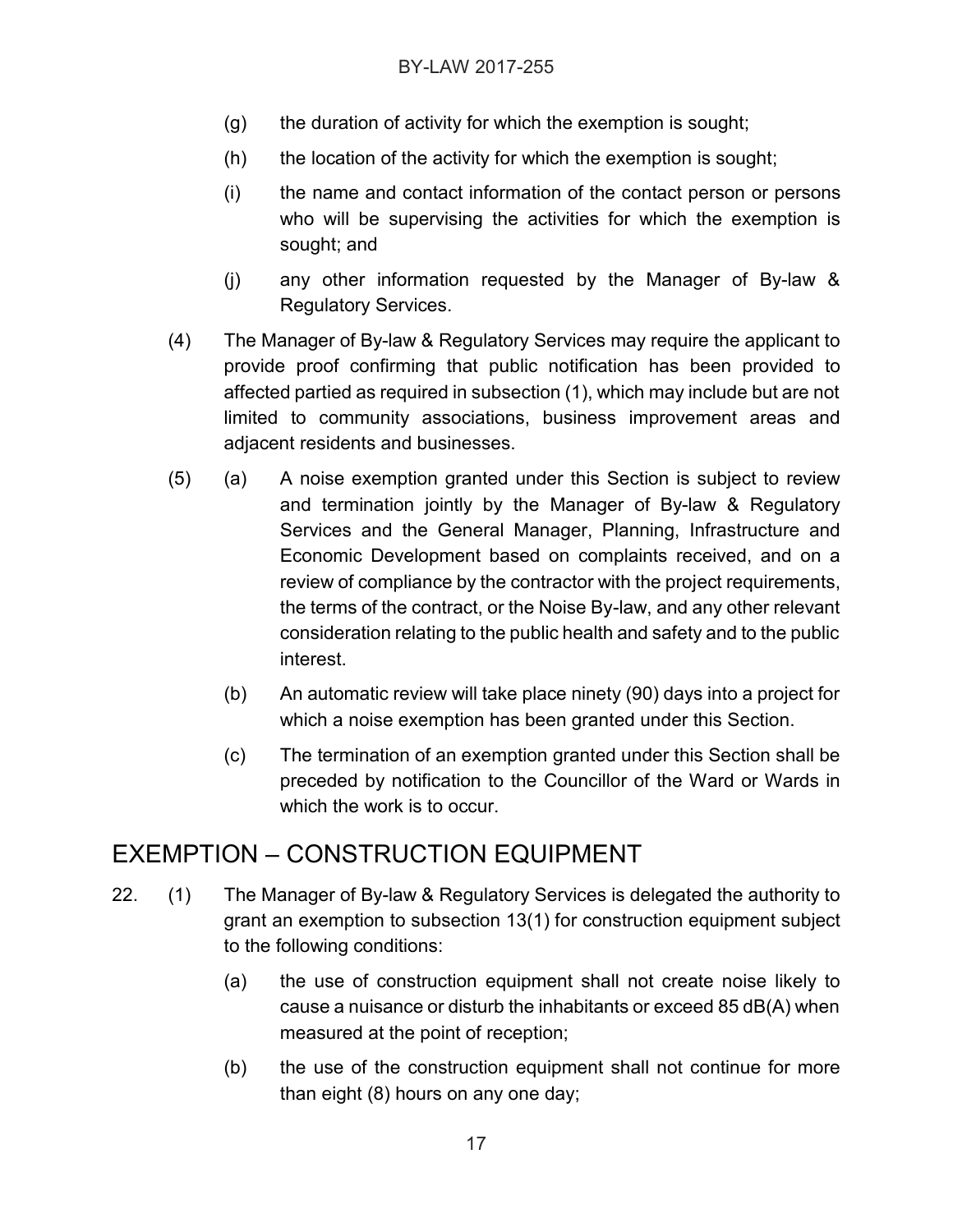- (c) the duration of the exemption requested shall not exceed eleven (11) calendar days in length; and
- (d) the Councillor of the Ward or Wards in which the work is to occur shall be in agreement with granting the exemption.
- (2) An application for exemption from the provisions of the Noise By-law for construction equipment shall be made in writing to the Manager of By-law & Regulatory Services at least sixty (60) days prior to the commencement of the use of the construction equipment for which the exemption is sought and shall include the following:
	- (a) the name and address of the applicant;
	- (b) the name and address of the business represented by the applicant, if applicable;
	- (c) the source of the sound or vibration in respect of which the exemption is sought;
	- (d) the provision of this by-law from which the exemption is sought;
	- (e) the date and time of commencement of the construction for which the exemption is sought;
	- (f) the time of conclusion for each day for the use of the construction equipment for which the exemption is sought;
	- (g) the duration of the use of the construction equipment for which the exemption is sought;
	- (h) the location of the construction for which the exemption is sought;
	- (i) rationale for granting an exemption;
	- (j) the name of the contact person or persons who will be supervising the use of the construction equipment; and
	- (k) payment of the application fee as described on Schedule "A".
- (3) The Manager of By-law & Regulatory Services may require the applicant to provide documentation confirming that notification of the use of construction equipment has been given to the affected parties including but not limited to community associations, business improvement areas and adjacent residents and businesses.
- (4) Where the Manager of By-law & Regulatory Services requires monitoring of sound levels resulting from the construction, the monitoring shall be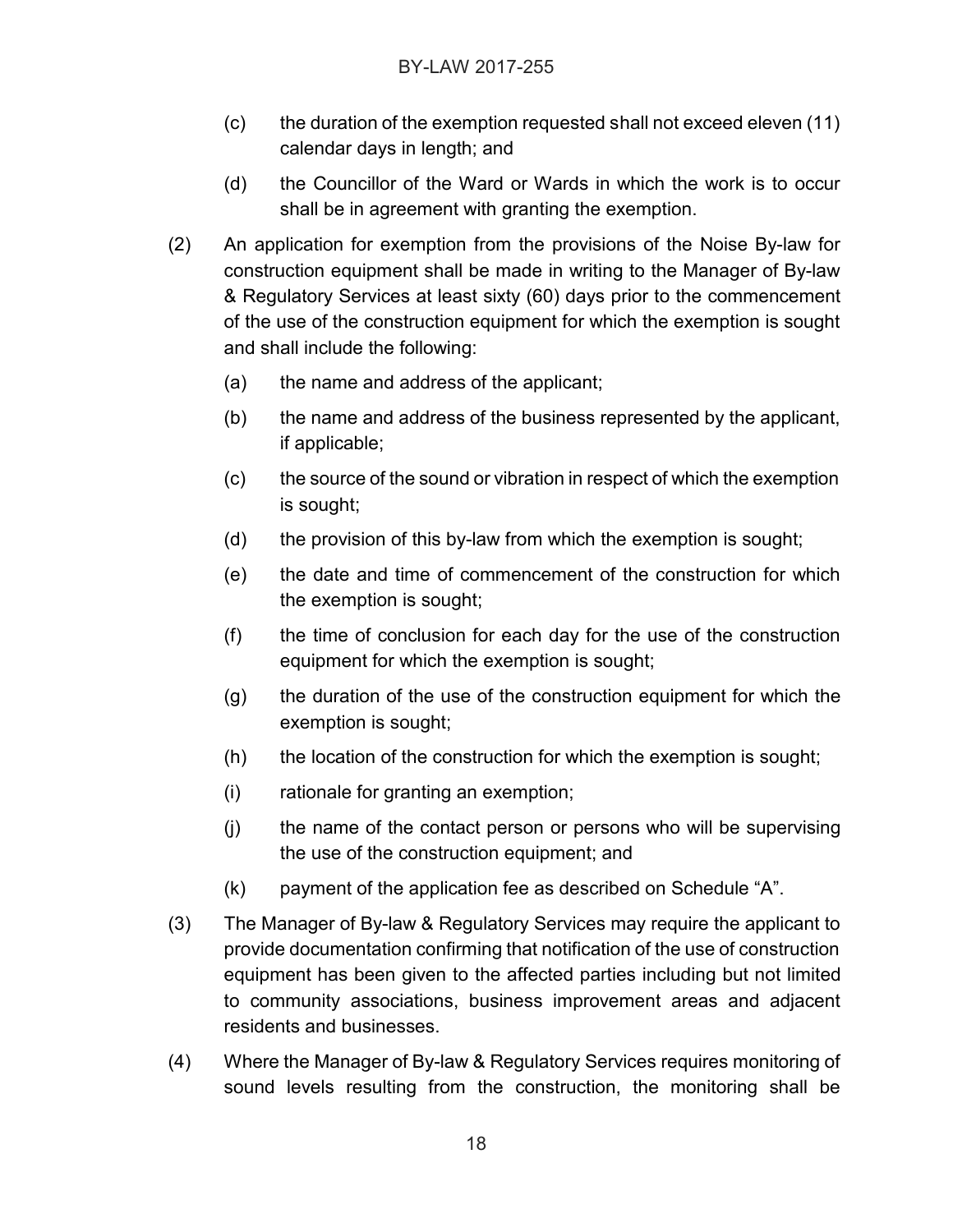conducted at the applicant's expense as outlined in Schedule "A" attached hereto.

# EXEMPTION – SOUND REPRODUCTION DEVICES USED IN A SPECIAL EVENT

- 23. (1) The Manager of By-law & Regulatory Services is delegated the authority to grant an exemption for an event subject to the following conditions:
	- (a) the event relates to live or recorded music or involves the use of a sound amplifying system or sound reproduction device operated in a reasonable manner in the context of the special event;
	- (b) the event shall not create noise likely to cause a nuisance or disturb the inhabitants or exceed 65 dB(A) when measured at the point of reception;
	- (c) the event shall not exceed eleven (11) calendar days in length;
	- (d) the time at which the event is to be terminated shall be agreed to by the Councillor of the Ward or Wards in which the event is to occur, the Manager of By-law & Regulatory Services and the applicant, and the event shall not continue beyond 0100 hours on Friday and Saturday and on Sunday only if the following Monday is a statutory holiday;
	- (e) an event shall not continue beyond 2300 hours on Sunday through Thursday; and
	- (f) the Councillor of the Ward or Wards in which the event is to occur shall be in agreement with granting the exemption.
	- (2) An application for exemption from the provisions of the Noise By-law shall be made in writing to the Manager of By-law & Regulatory Services at least sixty (60) days prior to the event for which the exemption is sought and shall include the following:
		- (a) the name and address of the applicant;
		- (b) the name and address of the organization represented by the applicant, if applicable;
		- (c) the source of the sound or vibration in respect of which the exemption is sought;
		- (d) the provision of this by-law from which the exemption is sought;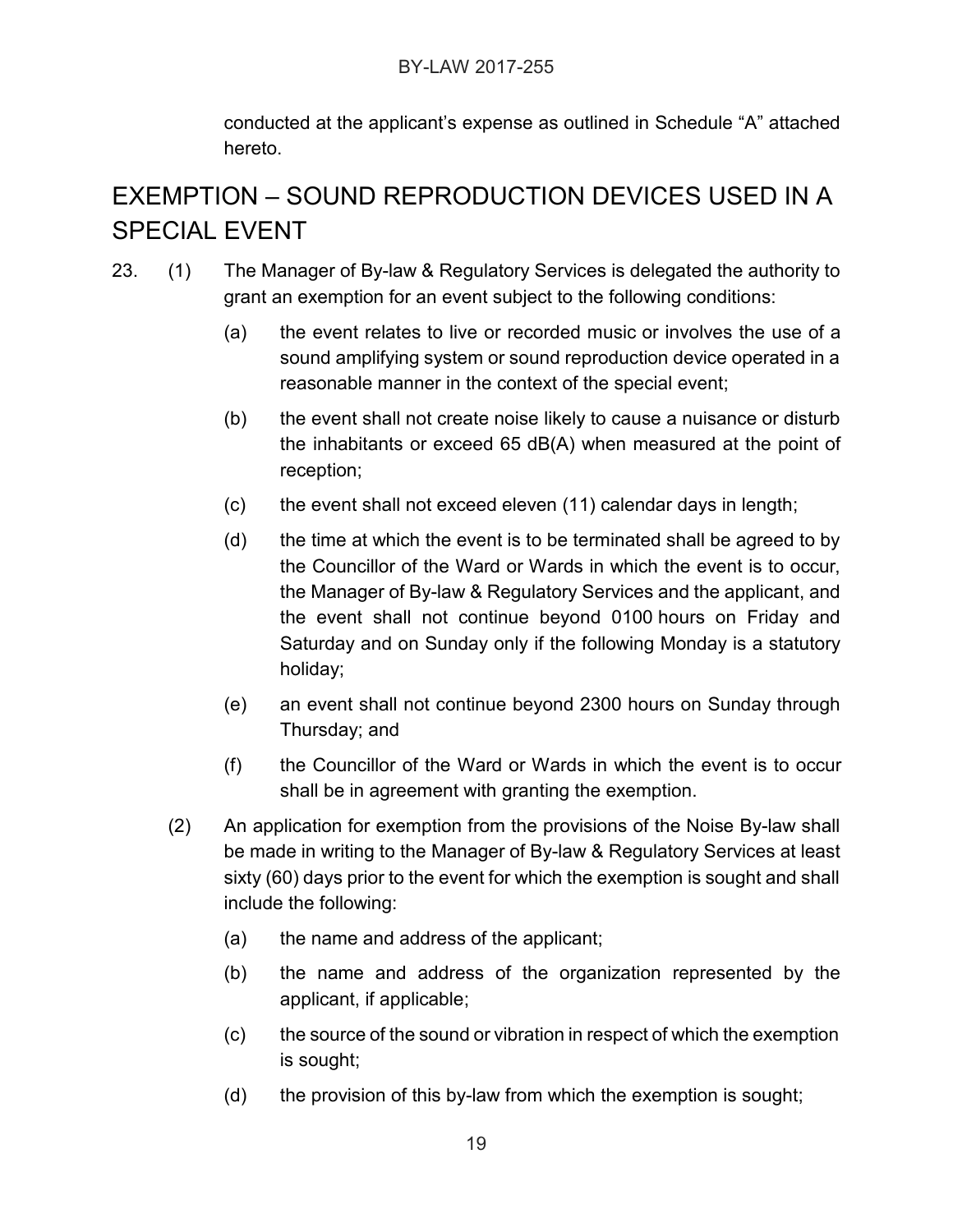- (e) the date and time of commencement of the event for which the exemption is sought;
- (f) the time of conclusion for each day of the event for which the exemption is sought;
- (g) the duration of the event for which the exemption is sought;
- (h) the location of the event for which the exemption is sought;
- (i) rationale for granting an exemption, the name of the contact person or persons who will be supervising the event; and
- (j) payment of the application fee as described on Schedule "A".
- (3) The Manager of By-law & Regulatory Services may require the applicant to provide documentation confirming that notification of the event has been given to the affected parties including but not limited to community associations, business improvement areas and adjacent residents and businesses.
- (4) Where the Manager of By-law & Regulatory Services requires monitoring of sound levels resulting from the event or activity, the monitoring shall be conducted at the applicant's expense as outlined in Schedule "A" attached hereto.
- (5) Clause (j) of subsection (2) does not apply in respect of an event held by or on behalf of a registered not-for-profit organization or a registered charity, where the event is solely for cultural or religious goals, social welfare, civic improvement, recreation, amateur sport, education, or any other similar community enhancement initiative for any purpose except profit, and where the event is open to the public and no admission is charged.

# EXEMPTION – TEMPORARY MOTOR RACING **COMPETITIONS**

- 24. (1) The Manager of By-law & Regulatory Services is delegated the authority to grant an exemption for motor racing competitions at temporary venues subject to the following conditions:
	- (a) the competition does not exceed three (3) days in length;
	- (b) the Councillor of the Ward or Wards in which the competition is to occur shall be in agreement with granting the exemption which will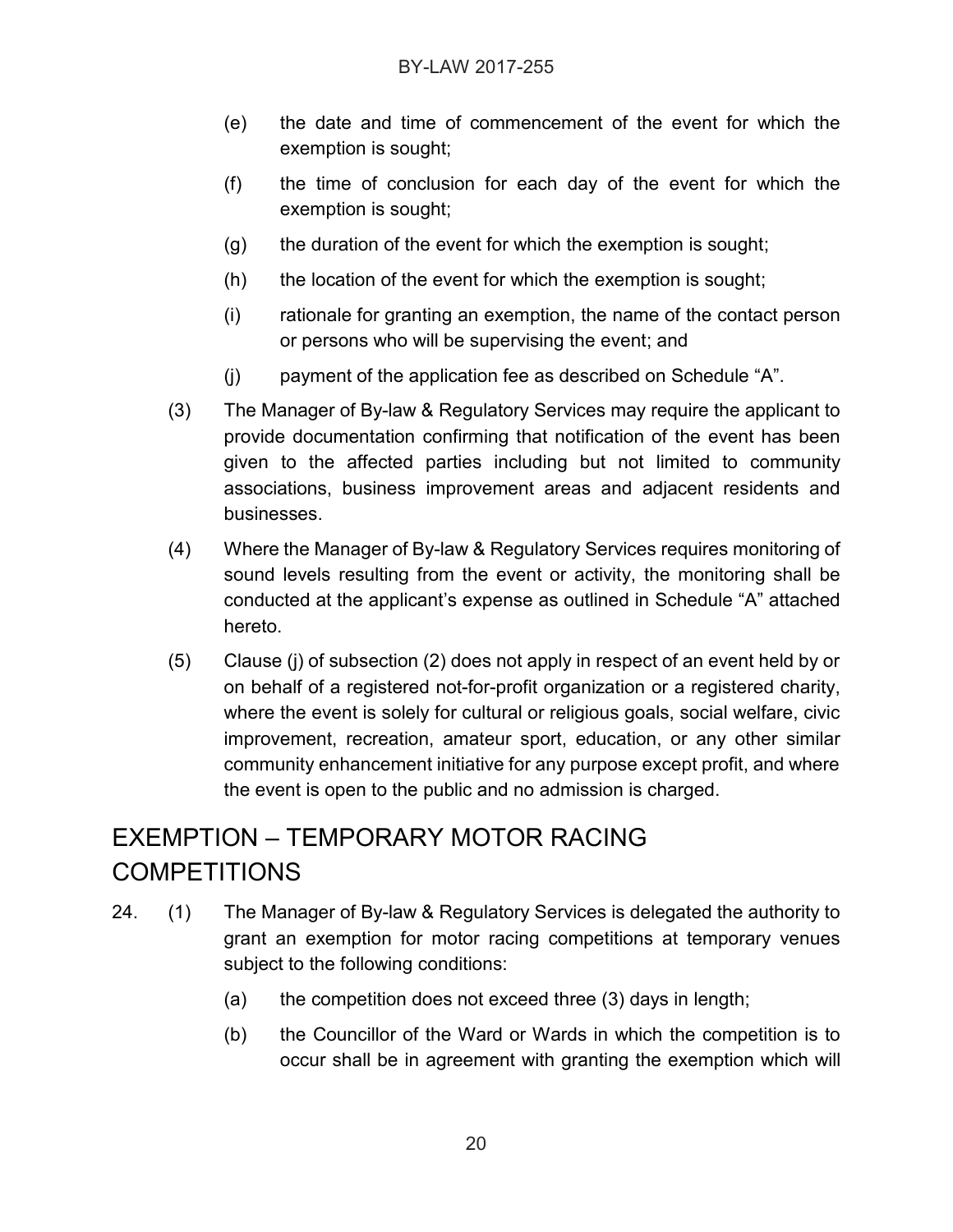include the time of day at which the competition will commence and terminate; and

- (c) the motor vehicles shall be equipped with effective mufflers.
- (2) An application for exemption from the provisions of the Noise By-law for motor racing competition at temporary venues shall be made in writing to the Manager of By-law & Regulatory Services at least sixty (60) days prior to the commencement of the competition for which the exemption is sought and shall include the following:
	- (a) the name and address of the applicant;
	- (b) the name and address of the business represented by the applicant, if applicable;
	- (c) the provision of this by-law from which the exemption is sought;
	- (d) the date and time of commencement of the competition for which the exemption is sought;
	- (e) the time of conclusion for each day of the competition;
	- (f) the duration of the competition for which the exemption is sought;
	- (g) the location of the competition for which the exemption is sought;
	- (h) rationale for granting an exemption;
	- (i) the name of the contact person or persons who will be supervising the competition; and
	- (j) payment of the application fee as described on Schedule "A".
- (3) The Manager of By-law & Regulatory Services may require the applicant to provide documentation confirming that notification of the motor racing competition at a temporary venue has been given to the affected parties including but not limited to community associations, business improvement areas and adjacent residents and businesses.
- (4) Where the Manager of By-law & Regulatory Services requires monitoring of sound levels resulting from the event or activity, the monitoring shall be conducted at the applicant's expense as outlined in Schedule "A" attached hereto.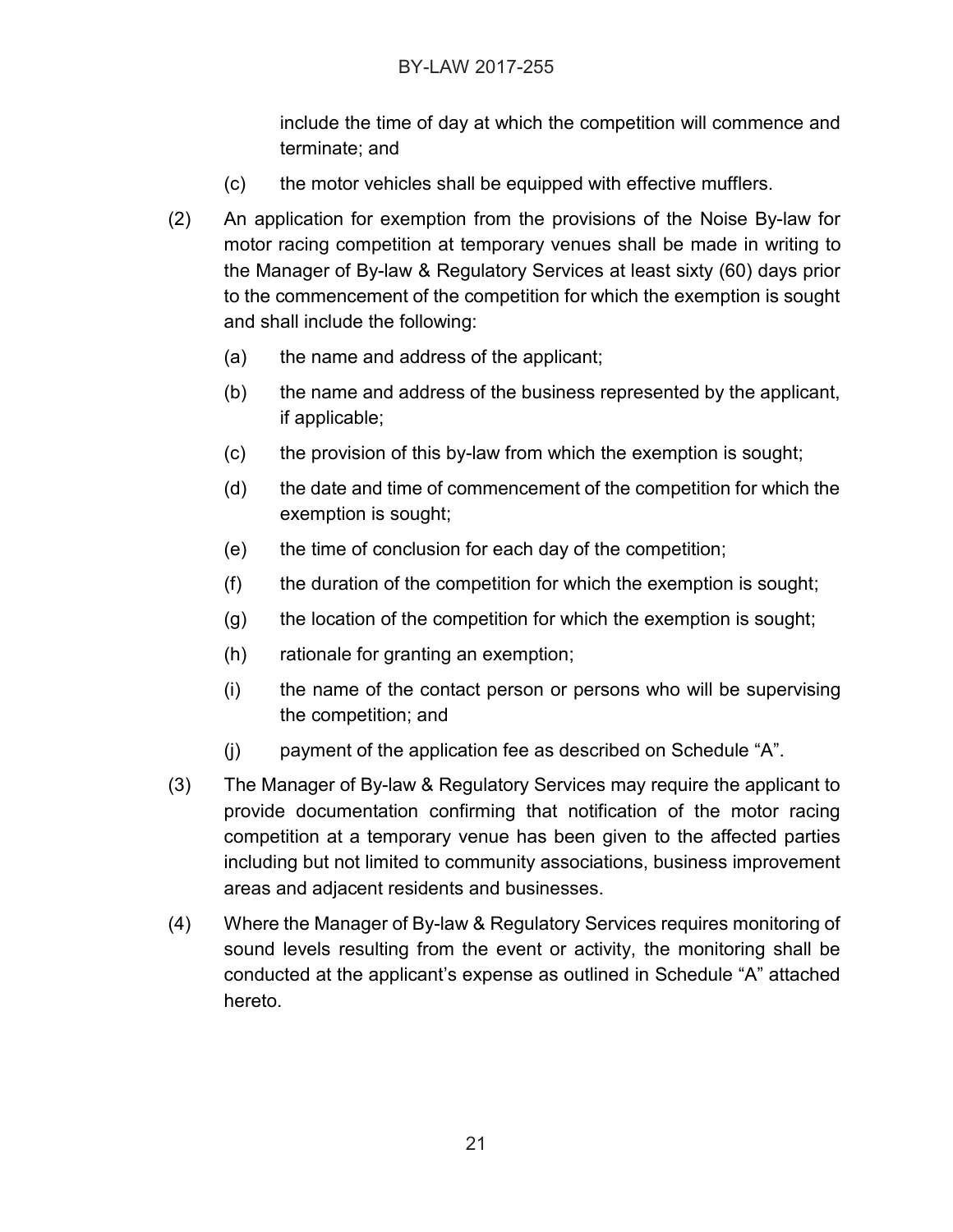# AMBIENT SOUND LEVEL MEASUREMENT

- 25. (1) When a standard sound equivalent level (dB(A)) test cannot be used because ambient noise exceeds the maximum noise limit established for the device, vehicle or equipment to be measured, a differential reading may be used to isolate the level of noise contributed by the device, vehicle or equipment in question as follows:
	- (a) a noise level reading shall be taken when the device, vehicle or equipment is not in operation;
	- (b) a noise level reading shall be taken when the device, vehicle or equipment is in operation; and
	- (c) where the noise level reading calculated in paragraph (b) exceeds the noise level reading calculated in paragraph (a) by 5 dB(A) or more, a noise violation exists.
	- (2) No person shall use or operate or cause to be used or operated any device, vehicle or equipment, the noise from which has a level greater than 5 dB(A) above ambient noise levels, provided that the ambient noise levels are greater than the specified maximum level for the device, vehicle or equipment in question.

#### ENFORCEMENT

26. This by-law shall be enforced by the Chief of Police or by the By-law Officers of the City.

# OFFENCE AND PENALTIES

- 27. (1) Every person who contravenes any provision of this by-law is guilty of an offence as provided for in subsection 429(1) of the *Municipal Act, 2001*, and all such offences are designated as continuing offences as provided for in subsection 429(2)(a) of the *Municipal Act, 2001*.
	- (2) A person who is convicted of an offence under this by-law is liable, for each day or part of a day that the offence continues, to a minimum fine of \$500.00 and a maximum fine of \$10,000.00, and the total of all daily fines for the offence is not limited to \$100,000.00 as provided for in subsection 429(3)2 of the *Municipal Act, 2001*.
	- (3) When a person has been convicted of an offence under this by-law, the Superior Court of Justice or any court of competent jurisdiction thereafter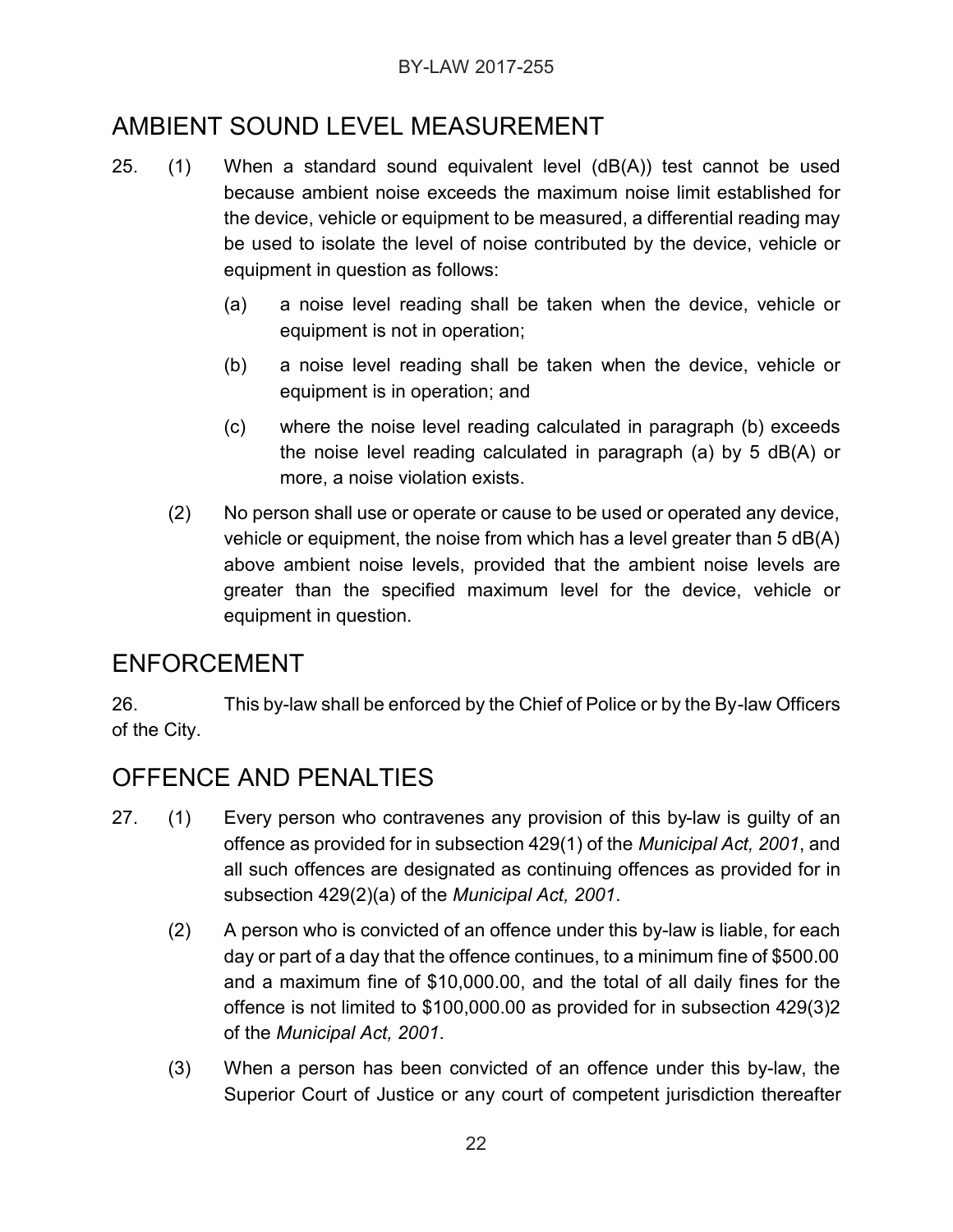may, in addition to any penalty imposed on the person convicted, issue an order

- (a) prohibiting the continuation or repetition of the offence by the person convicted; and
- (b) requiring the person convicted to correct the contravention in the manner and within the period that the court considers appropriate.

#### INTERPRETATION

- 28. (1) It is declared that if any section, subsection or part or parts thereof be declared by any Court of Law to be bad, illegal or ultra vires, such section, subsection or part or parts shall be deemed to be severable, and all parts hereof are declared to be separate and independent and enacted as such.
	- (2) In this by-law, a word interpreted in the singular number has a corresponding meaning when used in the plural.
	- (3) Schedules "A" and "B" annexed hereto are hereby declared to form part of this by-law.

#### REPEAL

29. By-law No. 2004-253, the Noise By-law, is repealed.

#### SHORT TITLE

30. This by-law may be referred to as the Noise By-law.

#### EFFECTIVE DATE

31. This by-law shall come into effect on the 30<sup>th</sup> day of September, 2017.

ENACTED AND PASSED this  $12<sup>th</sup>$  day of July, 2017.

CITY CLERK MAYOR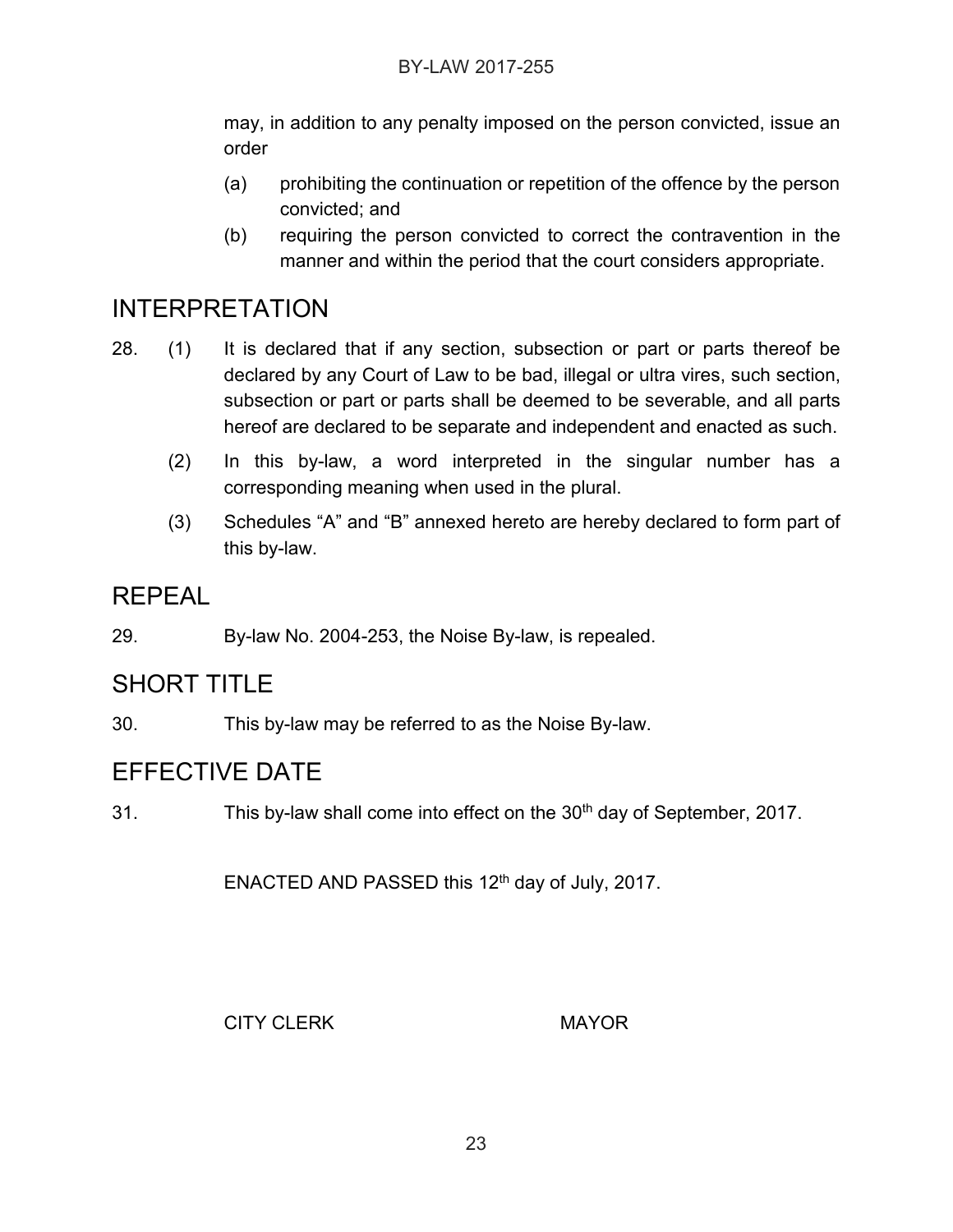# Schedule "A"

**FEES**

Application Fee \$50.00

Inspection/Monitoring Fee  $$60.00/h$ our/Officer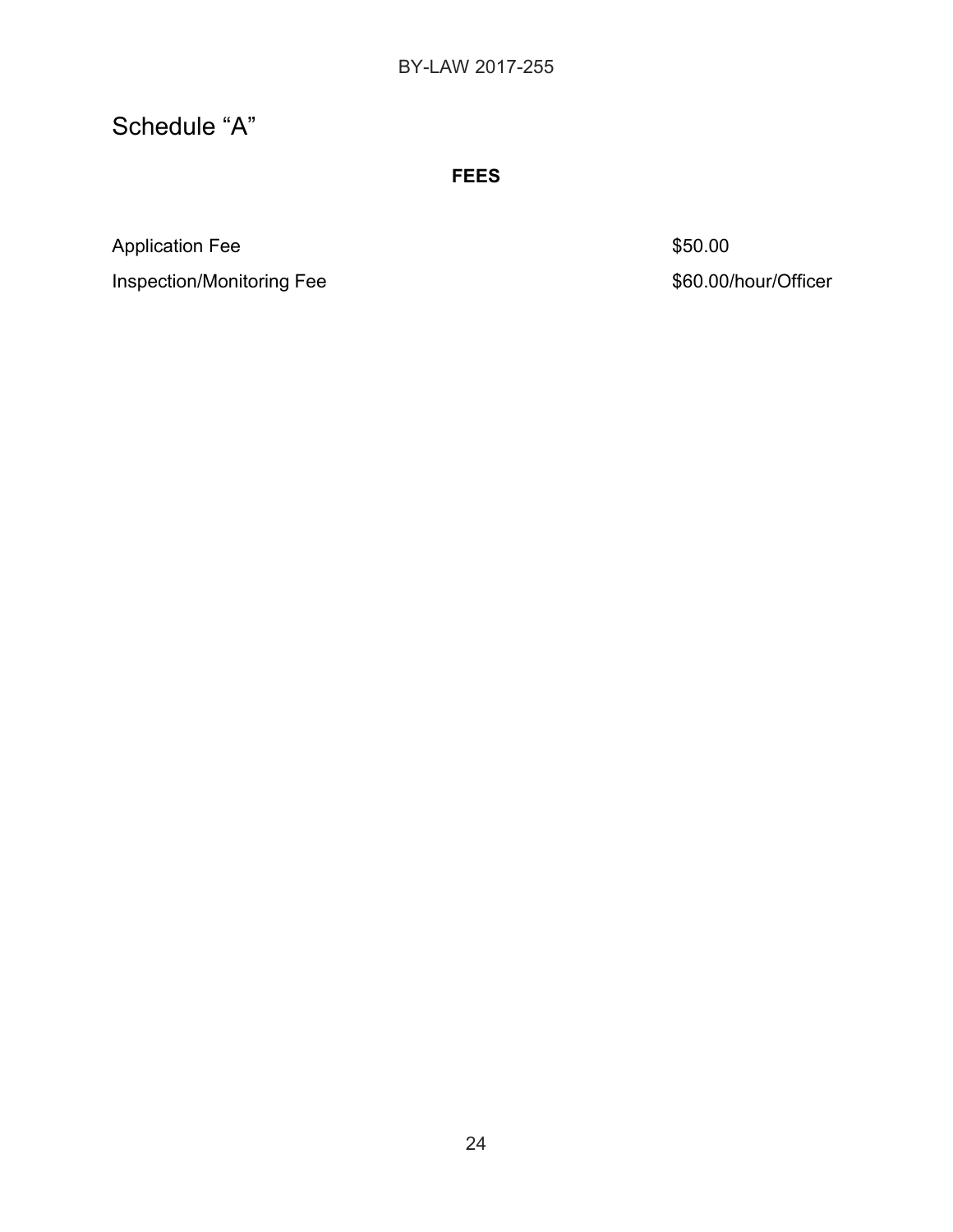#### BY-LAW 2017-255

#### Schedule "B"